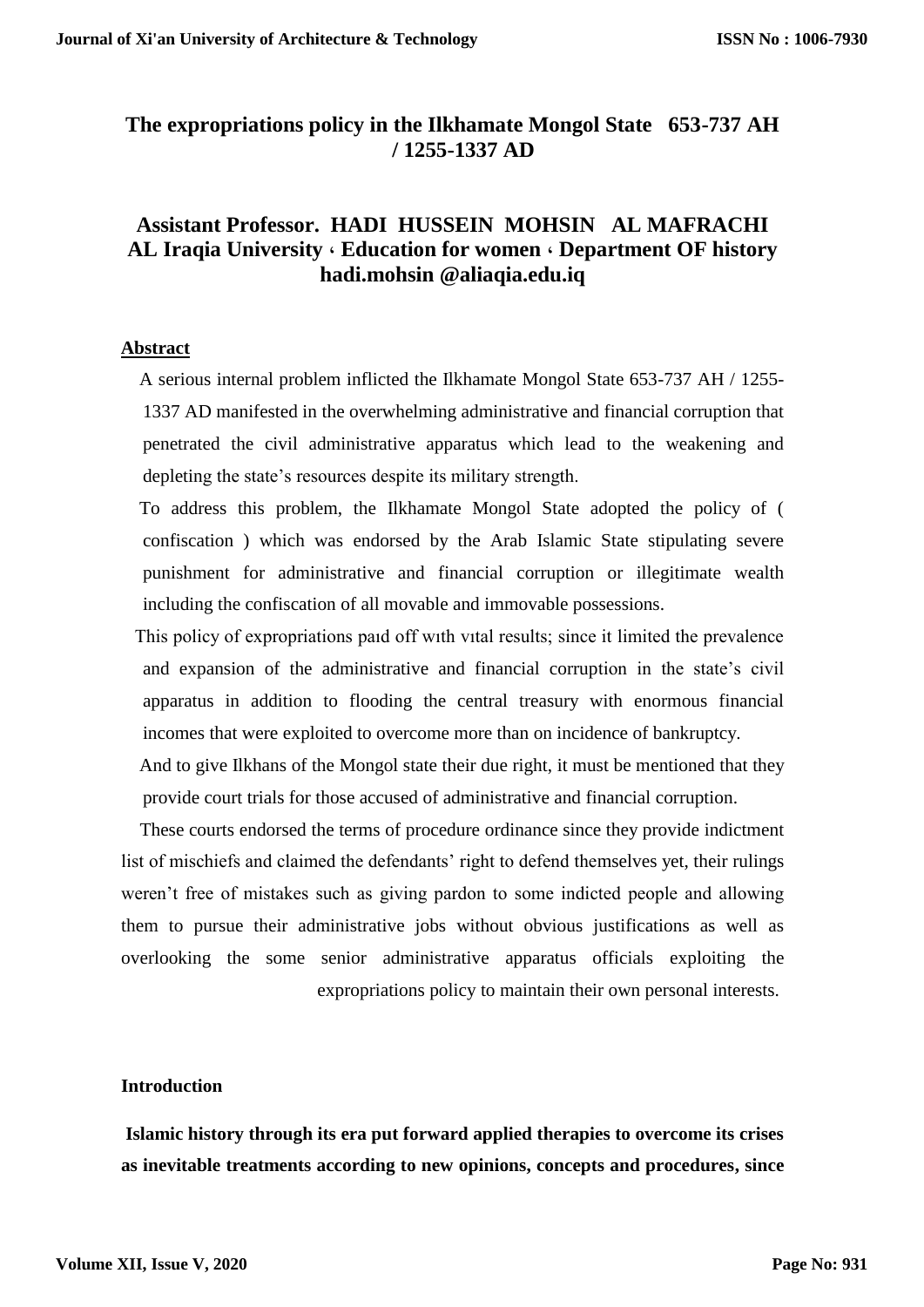# **the policy of expropriations \_ our study \_ was not its goal but rather one of the results of certain situations.**

 Hence, poor financial conditions lead countries to search for reasons, search for methods and solutions to correct their turbulent conditions and advance the economy dependent on the availability of financial liquidity. The Ilkhanic Mongolian state confronted 653-737 AH / 1255-1337AD, many economic and financial crises, one of the most important causes of which was administrative and financial corruption. Civil Administration senior men.

Therefore, the Aghlani Mongol state resorted to adopting a financial policy based on the confiscation of funds and property of senior civil administration men with whom there are suspicions of financial and administrative corruption resulting from their exploitation of their administrative positions and their infringement on public property and funds, which made them owners of huge wealth, as these movable and immovable properties help in providing The necessary financial liquidity that you need.

 What is meant by the financial seizure policy? Was this policy the creation of the Aghlani Mongol state? And how did the financial situation and the administrative system of the Aghlani Mongol state contribute to the prevalence of the expropriation policy? Who has applied this policy? Did the Aghlani Mongol state provide professional and fair investigation procedures? What is the feasibility achieved by this policy of the Aghlani Mongol state? To confirm the hypothesis of the research we are dealing with, the study was divided into two topics with the introduction and conclusion, the topic dealt with the first emergence of the Aghlani Mongol state and its establishment and the financial conditions of the Aghlani Mongol state and the Aylkhan administration and what is meant by the policy of financial expropriations.

The second topic dealt with the most prominent men and administrators of the Aghlani Mongol state, to whom the policy of financial expropriations was applied from the three administrative levels (the owner of the Kingdoms Court, the owner of the state or territory office, administrators in the states or provinces), and investigative measures with those accused of financial and administrative corruption, and the most important results that resulted in Confiscation policy followers.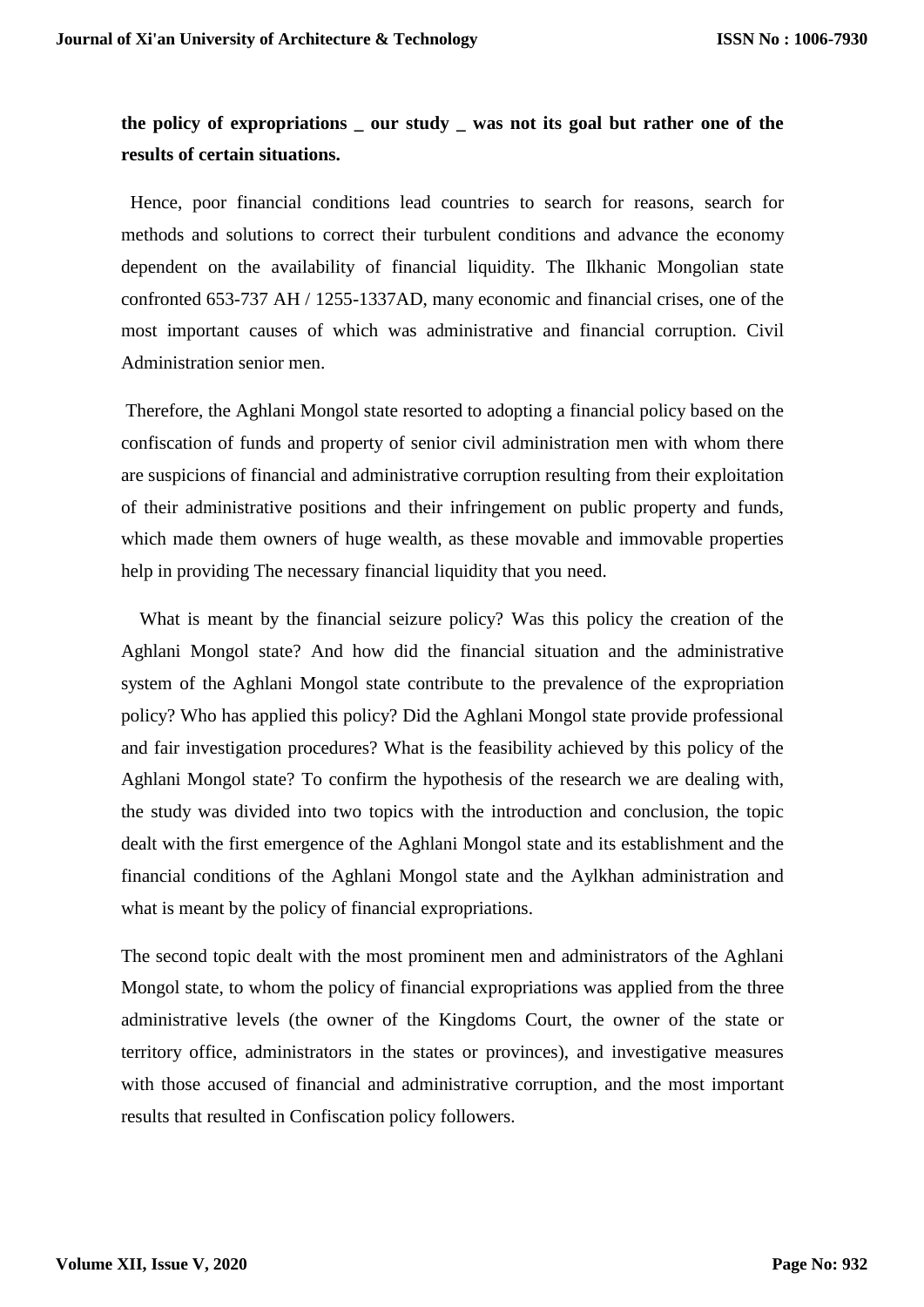The research reached a number of results that resulted in the policy of financial expropriations and affected the Ilkhanic state.

#### **The first topic**

# **1- The emergence of the Mongols and the establishment of the Aghlani Mongol state**

After Genghis Khan's success in uniting the disputed Mongol tribes in 603 AH / 1206AD he set out to build a great empire that set his sights on controlling the countries and kingdoms bordering all of Mongolia, so he was able to first take control of the Tangut Kingdom in Tibet, one of the three kingdoms in China in 606 AH / 1209AD and entered Beijing as the capital China in 612 AH / 1215AD, and after arranging its conditions in Mongolia and China, its eyes turned to expand west towards the Islamic kingdoms and territories, so the Khwarizmiyya Emirate (490-628 AH / 1096-1235 CE) was its first target due to its proximity to the Mongol state, Genghis Khan took advantage of the Khwarizhan Emirate's non-compliance with the terms of the machinery Aqiya, held between the two sides, and prepared a huge campaign that started in 615 AH / 1218AD, which managed to occupy the city of Tatar, the key to the region beyond the river, and then it began to fall in succession of Islamic cities and cities in that region and increased the risk of Bukhara falling, and in the following year the Mongols occupied the city of Samarkand and thus Genghis Khan tightened his control over All the lands are beyond the Islamic river, and it was facilitated by the task of the Mongols, the failure of Shah Khwarizm Alaeddin Muhammad, which resulted from the tremendous horror it possessed from the oppression of the Mongols and their disgusting cruelty, which led it to an unjustified withdrawal towards the West, which made it easier for Genghis Khan and the Mongols to control Khorasan province Neighboring provinces without serious and meaningful resistance to occupy the Mongols during the remainder of the year 617 AH 1220 CE and the year 618 AH / 1221 CE major Islamic cities and metropolitan areas such as Nishapur, Nansa, Mero, Zanjan, Qazvin, Hamadan, Ghazni, Tabriz, and all of Azerbaijan as well as Georgia, which means the Mongols approaching Baghdad, the capital of the Abbasid caliphate, and given busyness The Mughals with some internal problems postponed the completion and occupation of the remaining kingdoms and Islamic countries.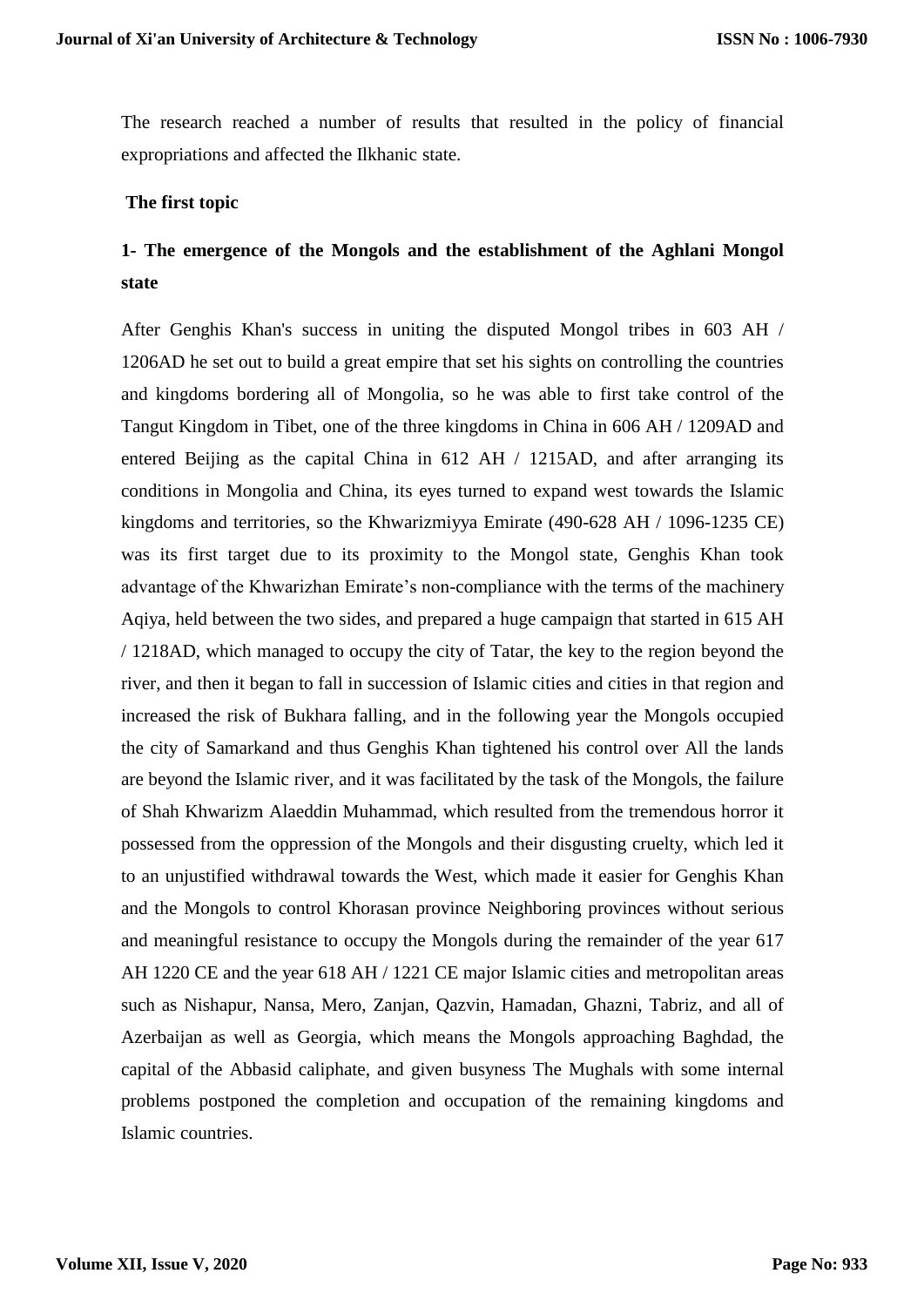During the era between the years 626 AH / 1229 AD and 628 AH / 1231 CE, the Mughals returned to establish their rule over the kingdoms and Islamic provinces that had previously been occupied by Genghis Khan and complete what remained outside their control, so the Great Khan Oktay Ibn Genghis Khan (626 AH-639 AH / 1229-1241 CE) issued three orders of war The first one started and managed to occupy Diyarbakir, Miaqarvin, Mardin, Nusaybin and Sinjar. The second army was able to occupy Badles and Mixer, and the third army occupied the city of Arbel and the Azerbaijan region.

In 654 AH / 1256 AH, Hulagu led a great army to complete the control of the Mongols over the western regions, including Baghdad, the capital of the Abbasid state and the headquarters of the Muslims 'caliph, under the direction of his brother Khan of the Mongols, Menku Khan, who was elected in 648 AH / 1250 AD from the Qorillatai, who identified him with two goals: the occupation of Ismailia castles in a region Qahstan and the subjugation of the Abbasid caliph in Baghdad, then he set out westward and was able to first occupy the strongest Ismaili fortresses, so Baghdad became the capital of the state and the Abbasid caliphate his next target to which he went in 655/1257 AD after he decided to attack it from three axes the first army managed to occupy the cities of Arbil, Mosul and descended With the Tigris River to besiege Baghdad from the western side, and the second army besieged the city of Baghdad from the eastern side after its occupation of Lorestan and Khuzestan, Hulagu advanced at the head of the third army from Hamadan to Baghdad passing through Helwan, and the Mongol forces began to impose a tight siege around Baghdad on 13 Muharram of the year 656 AH / 1258 A.D. by 26 of it, the Mongol armies managed to drop the defensive lines of the city of Baghdad, and on 4 Safar of the same year the Abbasid state and the Abbasid caliphate ended with the declaration of the Abbasid caliph Al-Mustasim Billah (640-656AH / 1242-1258 AD) surrendered and went out to the Mongol and with his children and the people of his house and his entourage Safety, they all killed. "

 After that, the Mongol armies headed towards the Levant, conquering Aleppo, Damascus and Hama before losing the battle of Ain Jalut in 658 AH / 1260 CE in front of the Mamluks, so that the Euphrates River would be a watershed between the Mongols and the Mamluks state. Thus, the borders of the Mughal Empire would extend from the far east of China to the Euphrates River to the west.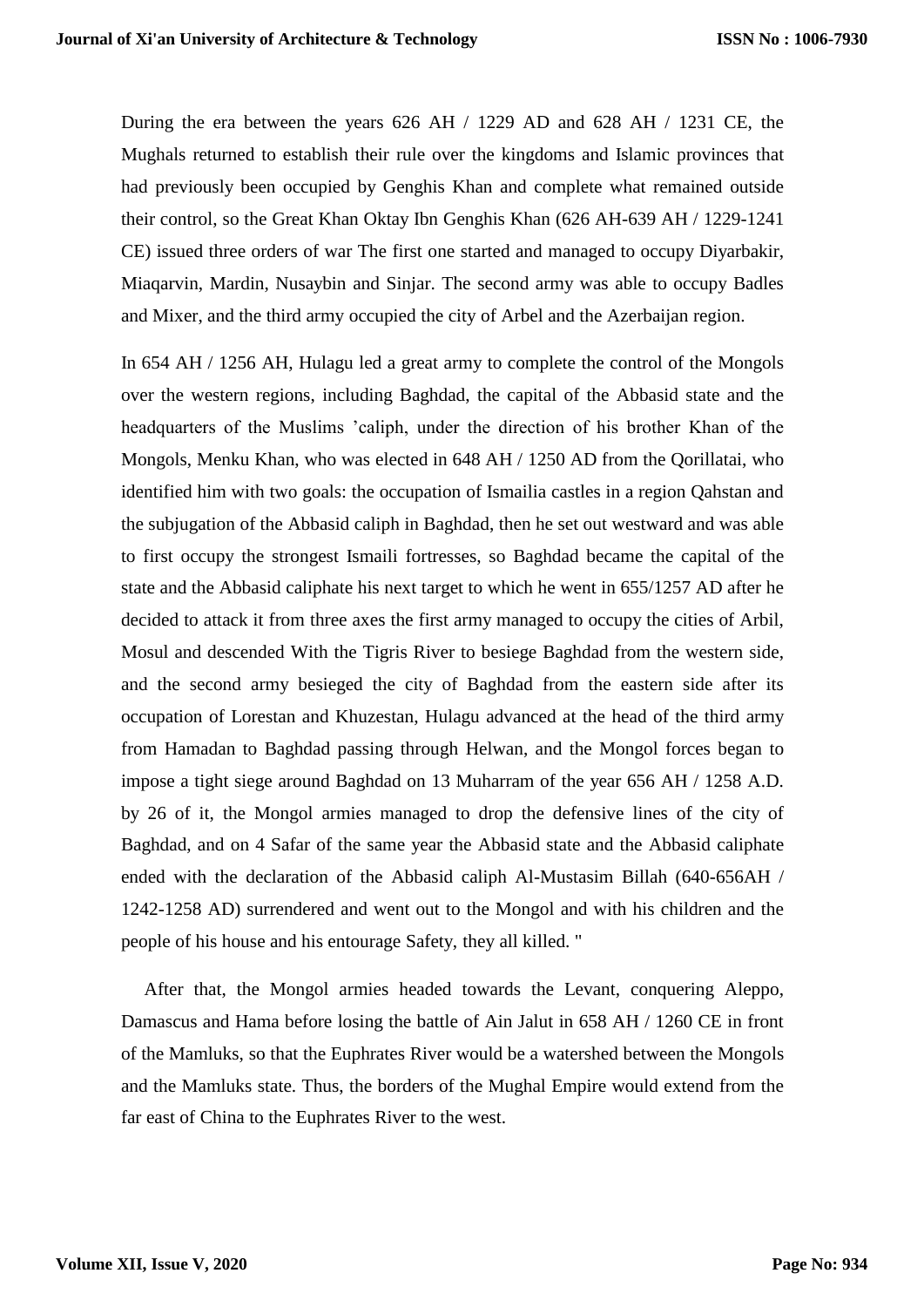Hulagu received the title Ilkhan, which consists of two syllables Il Mongol, which means subservient or subordinate and betrayed the title of the Mongol kings and emperors to mean the Khan belonging to his brother the greater Khan or who owes allegiance to him, and Hulagu and his descendants carried this title, so the Mongolian state was called the Ilkhan.

 And the borders of the Aghlani Mongol state include all that Hulagu was able to occupy after leaving the country beyond the river, and therefore he is the ruler of those provinces and states extending from the far borders of the province of Khorasan represented by the River Gihon to the east to the Euphrates River and a large part of Asia Minor in the west and borders the Ilkhanic Mongolian state to the north from the Caspian Sea and some The Caucasus regions are bordered on the south by the Persian Gulf, Indian Ocean and Sindh.

 This nascent state led by Ilkhan Hulaku continued to be part of the Greater Mughal Empire, and he did not try to separate from it. Likewise, the Ilkhan Hulaku continued his loyalty and subordination to his brother, the Great Khan of Menku Khan, and considered himself as his deputy. The Great Khan or the addition of his name with the name of the Khan, and this policy pursued by Ilkhan Hulaku remained in place after the death of the Great Khan of the Mongols Manko Khan, where he remained confessing the loyalty of my name associated with respect to his brother Qubailai, who was recognized by everyone as leader of the Genghis Khan family, and made his headquarters in Bala China, despite the fact that Hulagu was already the owner of the power and sovereignty over all parts of his kingdom and the undisputed one.

This policy that Ilkhan Hulaku drew up changed after his death, as his successors who ruled the Ilkhan Mongol state enjoyed complete independence from the Great Khan of the Mongols in China, but they always showed great respect for him and multiplied the sending of messengers loaded with the most precious and rare gifts.

#### **2- The Ilkhanid state administration**

 The Ilkhanis married in the administration of their nascent state between the inherited Mongol administrative systems and the Islamic administrative systems in which the regions under the authority of the Mongol Ilkhanis were administered, so the military and security administration was a Mongol with distinction in terms of systems,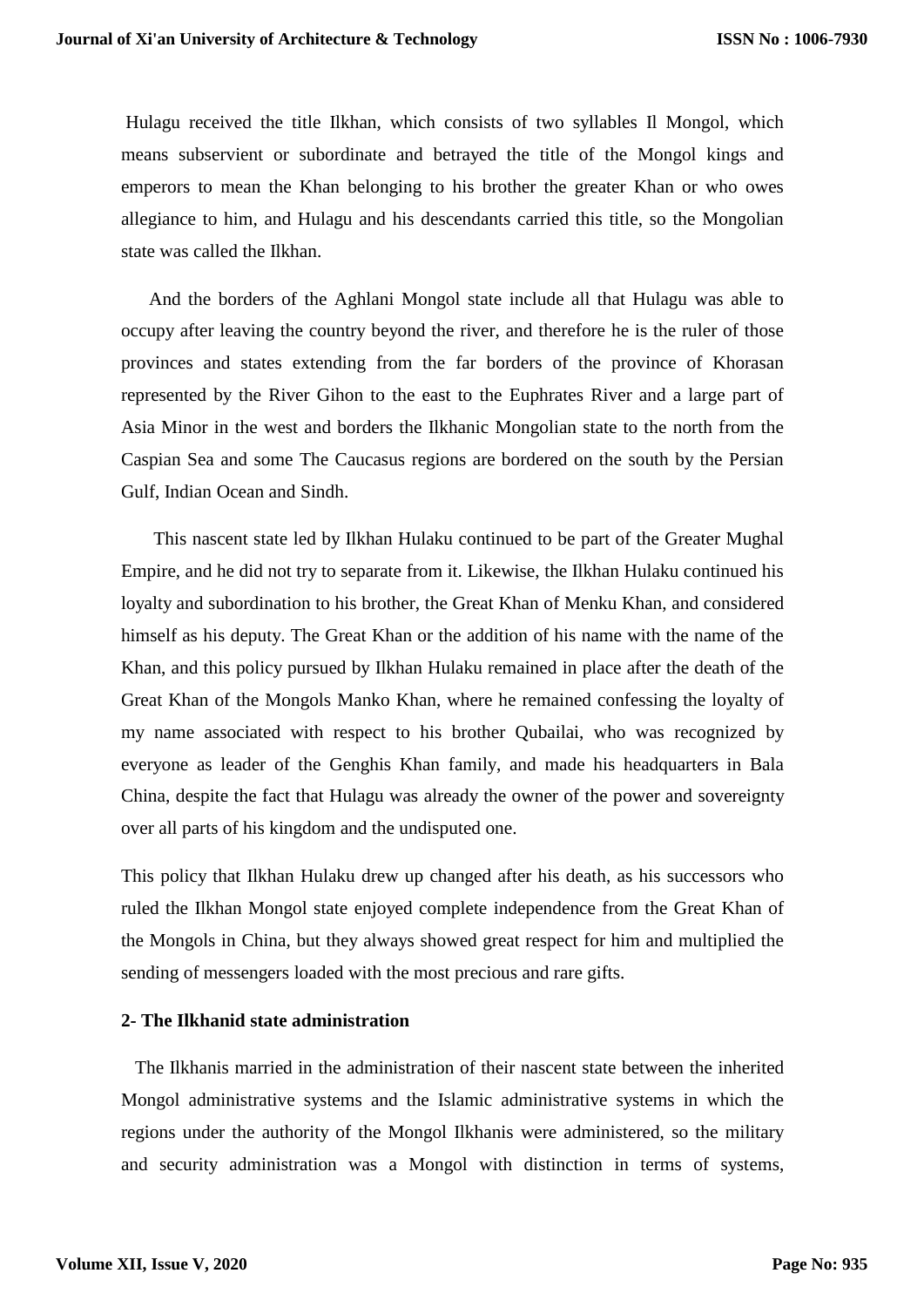formations, leadership, and law, while the civil administration preferred the Ilkhanis to use the applied Islamic systems since For centuries and the most successful systems in state administration constitute the absolute majority of the population.

The Mongol Ilkhan presided over the administrative apparatus of its two parts (civil and military) of the Mongol-Ilkhan state, and therefore all authorities and powers met with him, and he has the right to loyalty, hearing and obedience to all members of the state in all their different religions, beliefs and nationalities, and the origin of those powers and powers is the group of Mongol tribal traditions and customs that created closer community partnerships closer to the law collected It was drafted by Genghis Khan in a law called (Elias or Levant) that imposed its application on all and considered it a general method of the state and the Mughal princes.

During the period of the Aghlani Mongol state, the administration and military functions were restricted to the Mongol elements and not to other elements of the other state, and they were the exclusive prerogative of them as a kind of professional performance and reward for their efforts in building the state and lack of confidence in the non-Mongol elements, but in the civil administration, the Mongols in general and the Khans suffered Especially from a clear weakness in the administration of the state along with its civil side, as they were men of war and fighting and away from bureaucracies and records, which forced them to seek the help of the people of experience, know-how and competence from the non-Mongol elements that are mostly from the conquered nations and most of them were m Muslims n.

The position of (the owner of the kingdoms) or (the owner of the court) was at the head of the administrative apparatus of the Mongol-Ilkhan state after the position of the Mongol Ilkhan, and the Prime Minister was identical at the present time when the Mongols never used the minister's word and preferred the word of the owner to it, since the owner of the kingdoms or the court was granted the right to run the state With its civil part and all its facilities, as well as supervision of the work of all state employees, the owner derives his administrative power from the absolute authorization granted to him by the Mongol Ilkhan, who authorized him to organize all administrative and financial affairs of the state and without returning to him except in serious and dangerous matters, and therefore he is charged with the work of Next: -

A- Supervising the work of all state employees.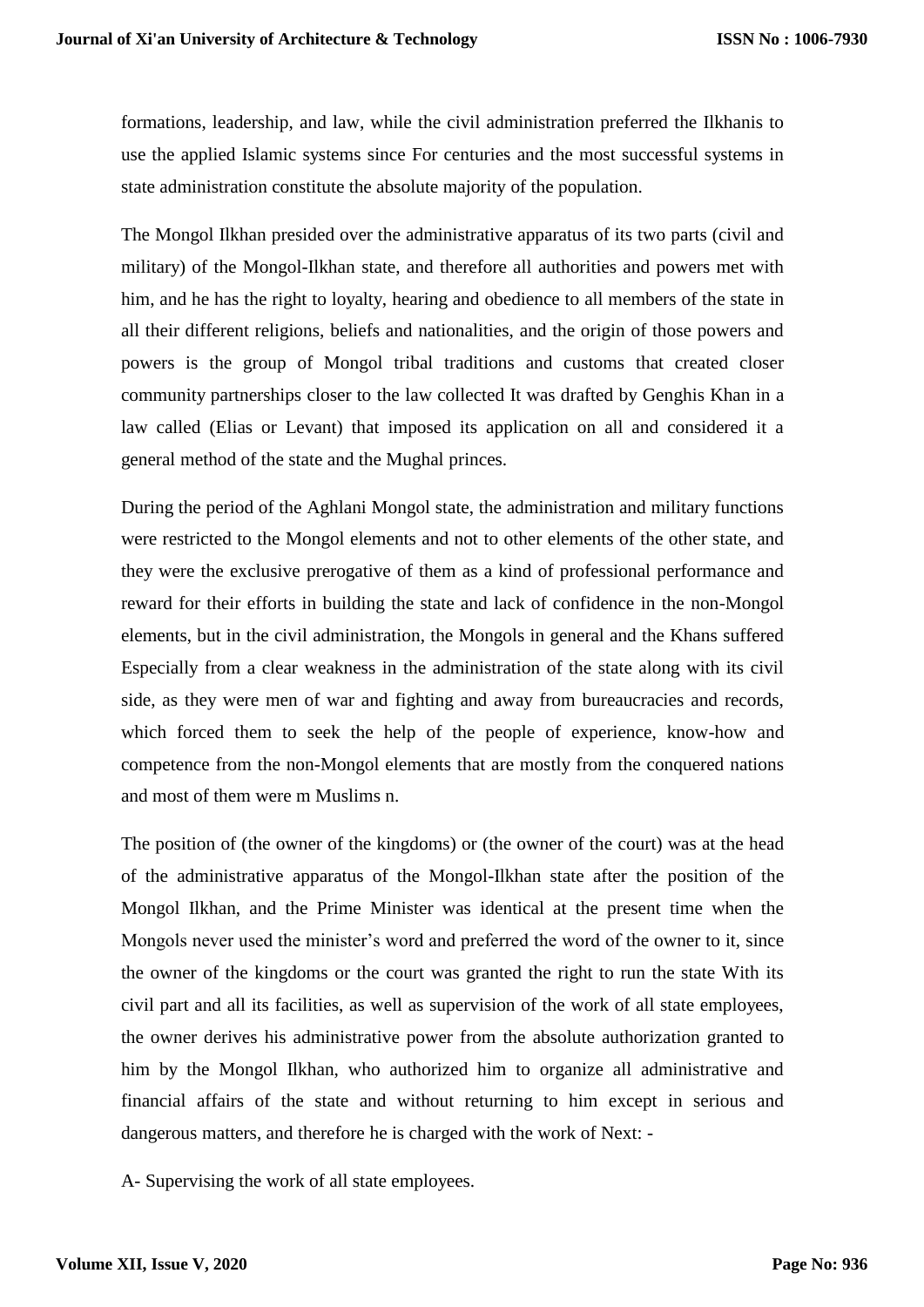B- Regulating the state's financial resources (imports and expenditures) and submitting an annual report to Ellichan showing the state's financial position.

C- The right to appoint senior statesmen and their administrators as judges, judges, and overseers.

W- Supervising the construction of urban projects.

And the owner of the kingdoms does not have any element of power towards the absolute power of the Ilkhan Mongol, who had the right to install, isolate and replace without providing a justification for that, despite the large number of powers and powers granted to him by the Ilkhan Ilkhan.

The states or territories that make up the Aghlani Mughal state consist of a group of workers called the (owner) who have the same powers and powers as the owner of the Court of Kingdoms but within the administrative boundaries of the state or territory, and they are responsible to the owner of the kingdoms as he granting them those powers and powers and he is responsible for Their actions in front of the Ilkhan.

From an organizational point of view, the Aghlani Mongol state was divided into the following regions:

A- Khurasan region and its administrative center, Nishapur.

B- Iraq region of Al-Ajam or Bilad al-Jabal and the center of its administration is the city of Isfahan.

C- Iraq Arab region and its headquarters are in the city of Baghdad.

D- Azerbaijan region and its headquarters, Tabriz city.

C- Khuzestan province and its administration center, Cover City.

H- Fares region and its administration center Shiraz city.

X- Diyarbakir region and its management center in the city of Mosul.

D- The province of Rum and its administration center, Konya.

3- The financial policy of the Mongol Aleksans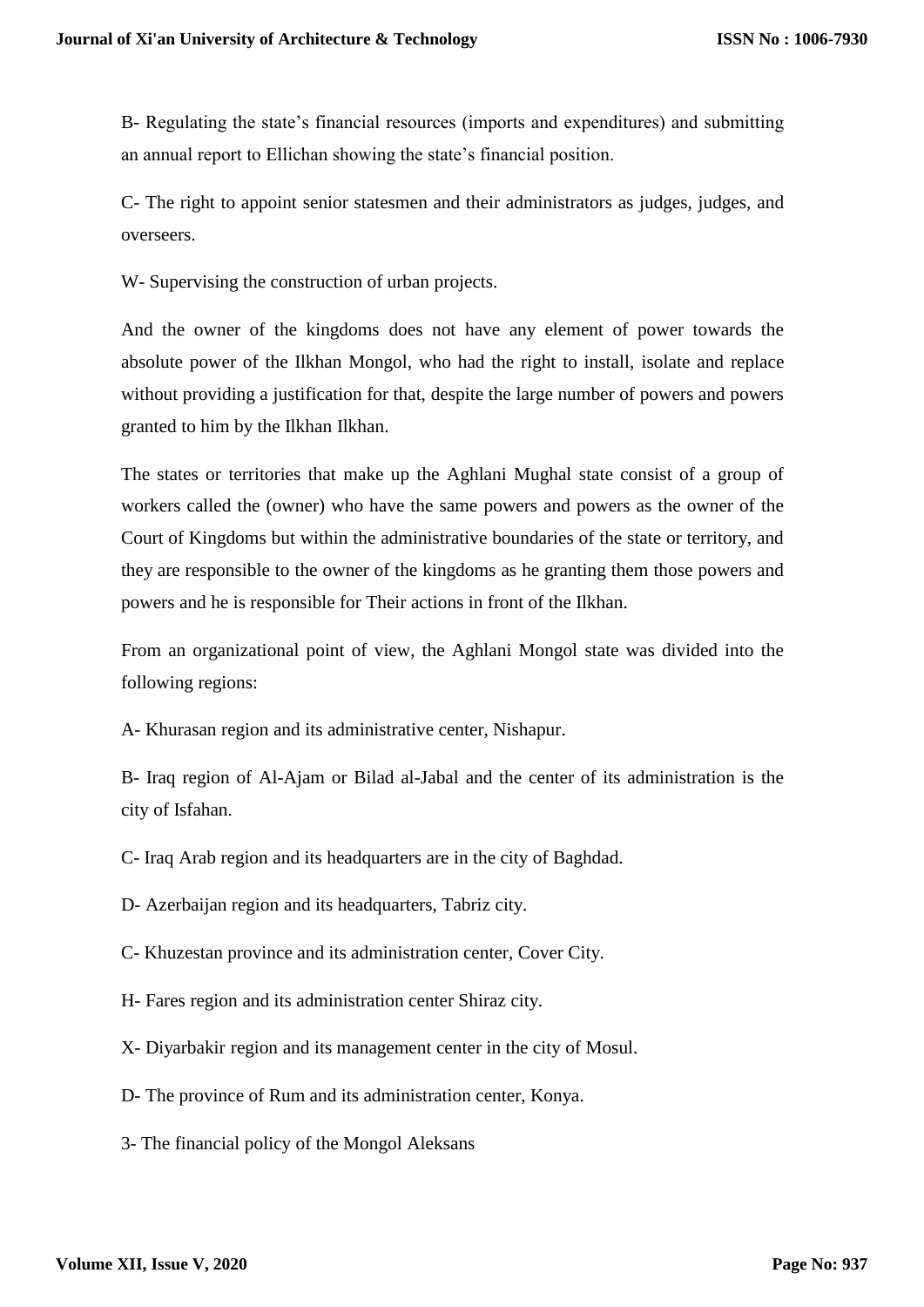As the Mongol forces advanced to extend their authority over the lands stretching from Khorasan to the Euphrates, the Ilkhanids, who were collectors of money and valuables, collected huge amounts of it, sent a small portion of them to the greater Khan in Qaraquram, and Hulaku Khan kept the vast majority of them in his treasures, while at the same time an adult Mongol In the killing that reached millions of people, which led to the empty villages, agricultural districts and cities of its inhabitants, which caused the production to shrink due to the lack of manpower and the disappearance of the engine capital for the economy and thus a significant decline in the state's financial returns as a result of Lack of taxpayers and little to be established.

 The Aghlani Mongol state also needs huge sums of money to run its affairs and to cover the high costs of its external wars and internal warfare between the Mughal princes who are fighting for power, and to keep pace with the Ilkhanate and Mongol princes in their financial policy based on the incredibly extravagant extravagance.

 Whereas the conditions of work of the civil administration responsible for organizing the state's financial resources, whether that administration in the capital Tabriz (the owner of the bureau or the kingdoms) or the owner of the state or the province, its work was characterized by many negatives, loopholes and lack of professionalism, not to mention the infringement of political and military leaderships on the powers of the civil administration that She stands helpless and acquiesce in what is required of her. The Civil Administration was obliged to raise funds for Ellichan for fear of accusation of embezzlement and murder, no matter how long it was established and at any time he wanted; even if the treasures were empty, so was the owner or financial officer sometimes providing part of Public funds for the Mughal princes as adults, avoiding the surprises of the struggle for power between the Mongol princes or to limit the progress of some competitors. Likewise, administrative and financial personalities appeared in the Ilkhanic Mongolian state, a young man who worked poorly and accepted the principle of trespassing on public funds.

This policy has led to a continuous decline and diminishing of the state's financial returns. The state treasury has reached the point of bankruptcy more than once, and thus the state's inability to perform its duties. Sultan Mahmoud Ghazan (694 - 703 AH / 1304-1303 AD) has caused the reasons for this problem by stopping the arrival of financial revenues from the states Ilkhania to the state treasury as a result of organized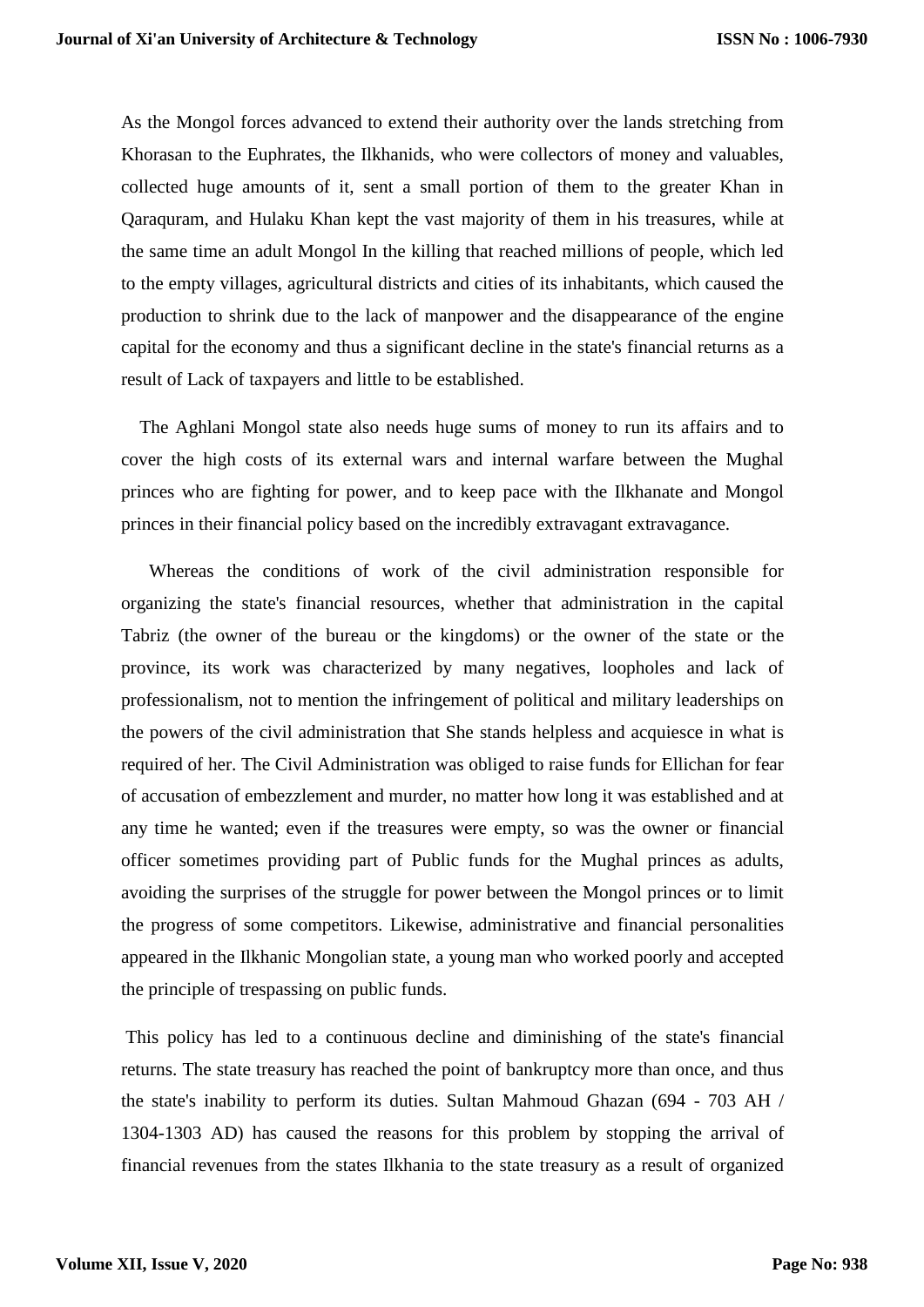looting, whereby senior state officials and administrators were seizing public funds, so Sultan Mahmoud Ghazan led a major reform process that achieved partial success after it improved the economic performance and revived the state treasury by increasing its financial revenues.

#### **4- Confiscation policy**

The word "confiscations" is derived from the quadruple verb that is issued which means the disbursed, and from the confiscation of his money, i.e. the exchange of it. Or face to face, and the state confiscates the money obtained by the state employee by illegal and unlawful means due to his misuse of his position, and the method used in expropriations is forcing the employee when acknowledging his financial balance and then confiscating it officially even if the matter requires the use of force and torture Yep and prison.

 The Islamic Arab State knew from the very beginning of its establishment the principle of holding governors and workers exploiting their administrative positions for unlawful enrichment. It was reported from the Messenger Muhammad (may God bless him and grant him peace) that one of his workers was called upon to receive money without authorization, and he also knew about the rightly guided caliphs (may God be pleased with them) Following the example of this policy, especially the second caliph Umar ibn Al-Khattab (may God be pleased with him), who was sharing some of his money with his governors (), and the Umayyad state (42 AH-132 AH / 662-750 AD) not only confiscated the money, but rather imposed other sanctions against some of the provinces' rulers And leaders confiscated ().

 The Abbasid state (132-656 AH / 750-1258 AD) also witnessed the use of the policy of expropriations from the first decades of their establishment before they became apparent after the middle of the AH 3rd / AD 9th century; for the military leaders to interfere in the financial affairs of the state, then the expropriations became a regular procedure during the 4th century AH / 10 pm, many abscessors, bureaucrats, and ministers are exposed to it without harming their reputation. The employee employed could have been reused again in the civil service without any hindrance ().

 As for the establishment of a special office for the confiscated funds, it dates back to the beginning of the establishment of the Abbasid state. The Abbasid caliph Abu al-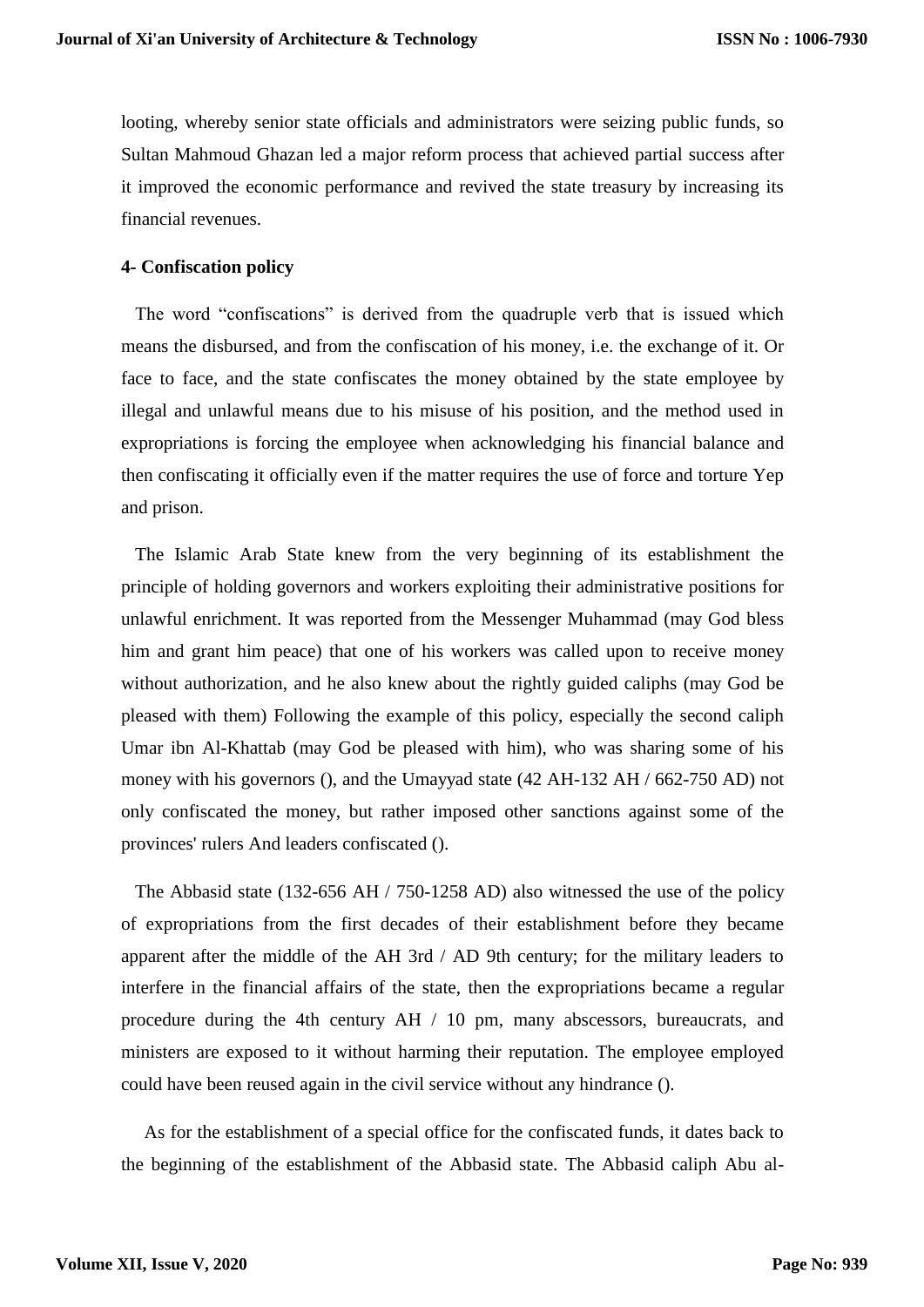Abbas al-Saffah (d. 136 AH / 753 AD) confiscated money and property of the Umayyads and deposited them in a special office, and in the succession of Abi Jafar al-Mansur (d. 158 AH / 775 AD) It preserved the names, dooms and types of confiscated money ().

 Another name was used for the Expropriation Board in a late era in the Abbasid state, which was called the Extract Bureau, and the owner of this debt is called the extractor ().

 And when the Aghlani Mongolian state was established on the lands of the Abbasid state, it did not single out a special office for the confiscated money despite its use of the Islamic economic and financial systems themselves, as the confiscated money went directly to the state treasury.

Also, administrative orders for financial sources are issued at different levels that differ according to the administrative ranks in the Aghlani Mongol state, and therefore there are three levels of sources for these sources:

A - Confiscations issued against the administrative level (owner of the Kingdoms Court).

B - Confiscations issued against the administrative level (owner of the State or Territory Office).

C- The confiscations issued against the administrative level (administrators in the states or provinces).

### **The second topic**

1- Confiscations issued against the administrative level (owner of the Kingdoms Court).

A- The glory of the king, the owner of the Ilkhanid kingdoms, in partnership with Shams al-Din al-Juwayni, submitted to the Mongol Ilkhan in the year 678 AH / 1280 CE with extremely dangerous information against his partner in the position accusing him of buying the receivables of the Ilkhanid state by granting gifts and offering bribes purposefully from behind that to prevent the arrival of any information On his financial transgressions of the Mongol Ilkhan, and that the owner, Shams al-Din, exploited his high administrative position and created a huge and tremendous wealth, which came from stealing state funds, and the owner asserts the glory of the king that the returns of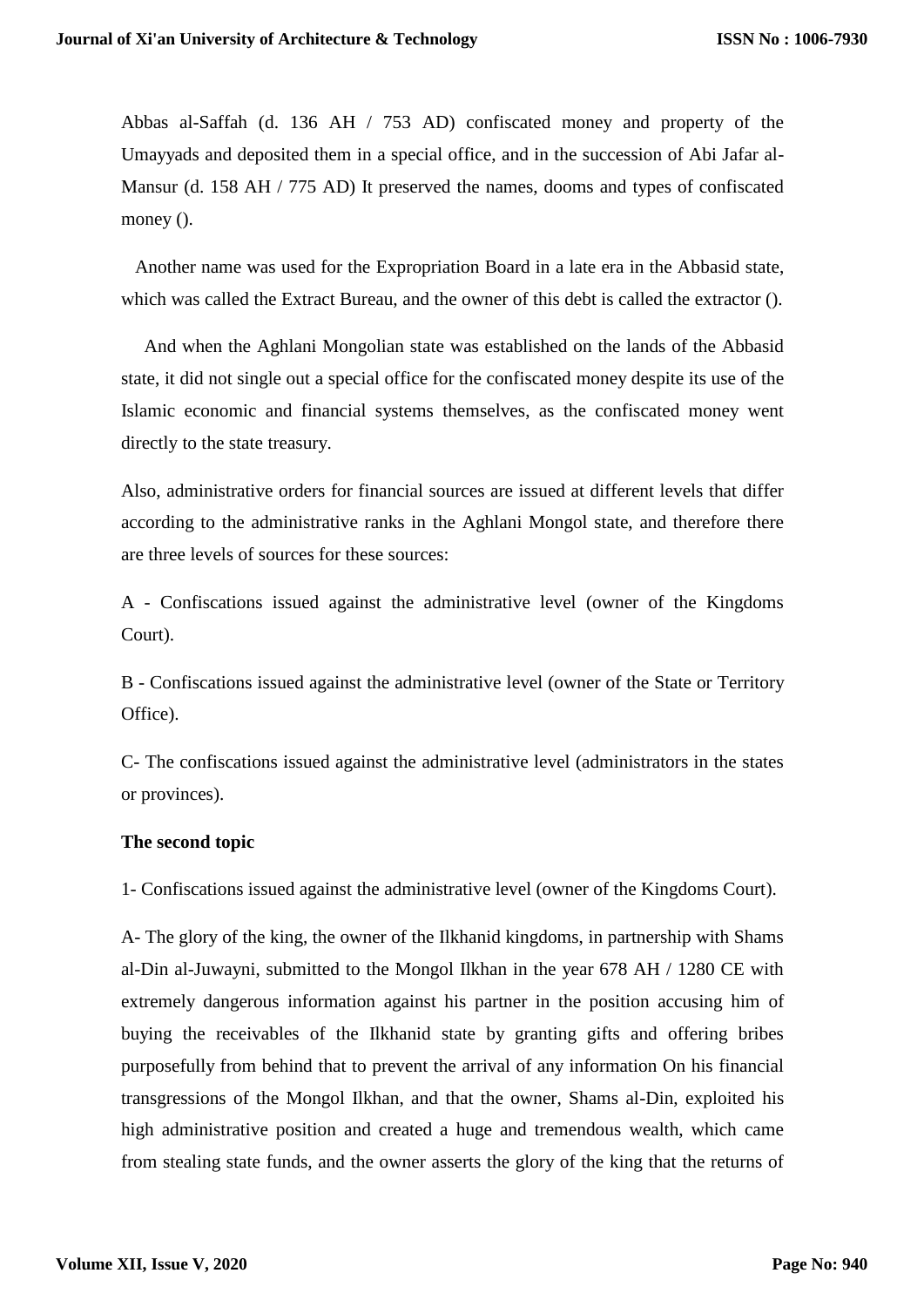the property of the owner of the Diwan Shams al-Din that he obtained from the king's money It is twice the amount of the public treasury from all countries, and the value of the money stolen from the state by the owner Shams al-Din is estimated at six thousand tomans, which is a very large number if compared, for example, to the amounts in the Mughal Ilkhan treasury, which is estimated to be one thousand tomans only.

The figures presented by the owner, the glory of the king, stole that they had stolen from the owner, Shams al-Din Ilikhan, who had issued orders to bring the owner, Shams al-Din al-Juwayni, and all of his aides with their records to conduct a comprehensive and expanded investigation in preparation for their trial. So he worked hard to find effective forces that influence the Ilkhan in perpetuity with the final decision, and he found no need to seek the help of the wife of the Ilkhan (Oljay Khatun) with whom he had close relations and had a great influence on the Ilkhan, so she interfered with the Ilkhan and interceded for him a memorandum of great services The Ilkhani state and its merit in its prosperity and prosperity, and this plan has achieved partial success for Shams al-Din, as far as he is able to preserve his life and administrative position, except that he stripped him of all his possessions after the conjugation of the pardon issued by the Ilkhan in advance by writing a document in which the owner Shams al-Din acknowledges that all the property that he bought During his tenure as owner of the Elkhanid kingdoms, she is the property of the Ilkhan in vain.

B- The inability of the owners of the Ilkhanid kingdoms, Sahib Rashid al-Din al-Hamdhani and Sahib Ali Shah in 715 AH / 1315 CE to provide the necessary sums ordered by Sultan Oljaito (703-716AH / 1303-1316AD) to cover the late salaries of the Khurasan Soldier, to discover a serious financial problem represented by the fact that the state's public treasury The Aghlani Mongolian suffers from complete bankruptcy, then a wide disagreement occurred between the two partners in the rule of the Mughal state, culminating in the accusation of the owner Rashid Al-Din of his partner, Ali Shah, of being the one who caused this bankruptcy, because financial matters are at the core of his competence, and he was charged with financial corruption, illicit enrichment, and stealing state funds .

Therefore, Sultan Oljaito ordered the formation of an investigation committee to determine the bankruptcy of the state treasury and the mechanism for the disappearance of public funds, and the work of the investigative committee after the end of its work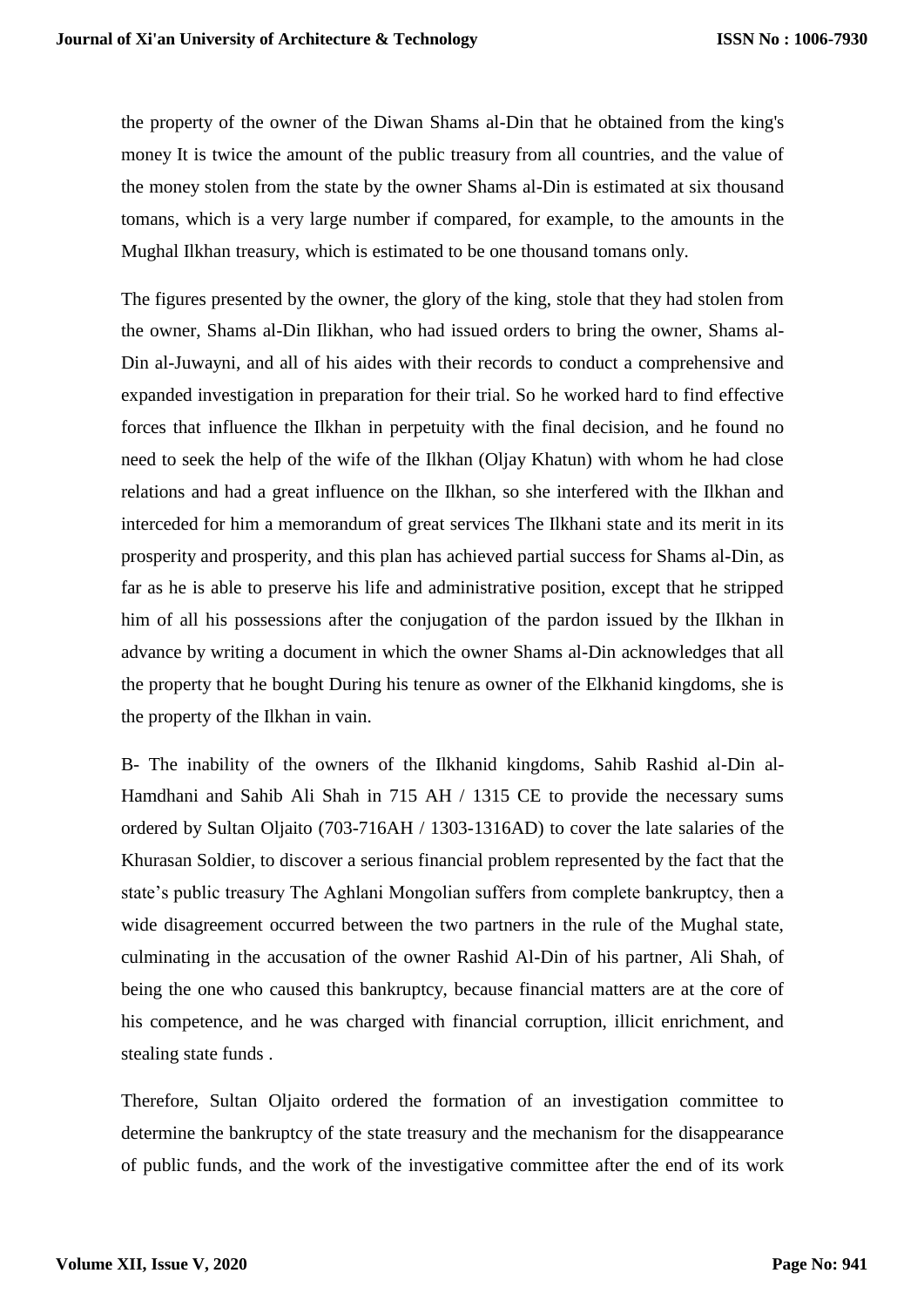resulted in the conviction of the owner Ali Shah, given the availability of firm evidence against him, he was proven guilty of financial corruption and that he was a thief and embezzler of state funds in his personal capacity, and that he was easy He covered up the theft of his deputies and collaborators for public money, and recommended that the amount and capacity of 300 tomans be returned to the state treasury, and despite the condemnation of the investigative committee of Sahib Ali Shah and his collaborators, Sahib Ali Shah managed to evade punishment using tortuous methods that resulted in obtaining p The kindness of Ilkhan Oljaito, who ordered the freezing of the punishment for him and all his deputies and assistants.

T- Likewise, the owner of the kingdoms, Ali Shah, accused his partner, Rashid Al-Din Al-Hamdhani, and his sons with Sultan Oljayto on charges of financial corruption because he embezzled and stole the state's money in many ways, including seizing the state's revenues by manipulating records and stealing the funds of the Ghazaf endowments, and plundering them with a lot of money that increased in addition to allocations of princesses The Mughals, while receiving the bribe and accepting gifts, the investigations ordered by Sultan Oljaito against the companion Rashid al-Din proved his innocence of the charges against him due to the lack of evidence, and the committee concluded that the complaints against the companion Rashid al-Din were so Yeh aimed to remove him from office.

But despite the innocence of the companion Rashid al-Din al-Hamdhani and the knowledge of the ends of these charges, Sultan Oljayto took a series of measures that reduced the powers of the companion Rashid al-Din and increased the powers of the companion Ali Shah, to begin an open battle between the two partners, in which Shah made great efforts to prove the charges of corruption Mali and stealing the state's money on the owner Rashid Al-Din without succeeding in that, Rashid Al-Din met him with a policy based on his appeasement of the owner Ali Shah on the one hand and persuading Sultan Oljaito to allow him to withdraw from the administration of the Mongol state and spend the rest of his life away from the intrigues of competitors due to his age He was in poor health, using the Sultan's sympathy method to show mercy to him, and providing huge sums of money from his own money as gifts for the chief princes of the state, but this policy that Rashiduddin pursued did not achieve its goals during the rule of Sultan Oliaito.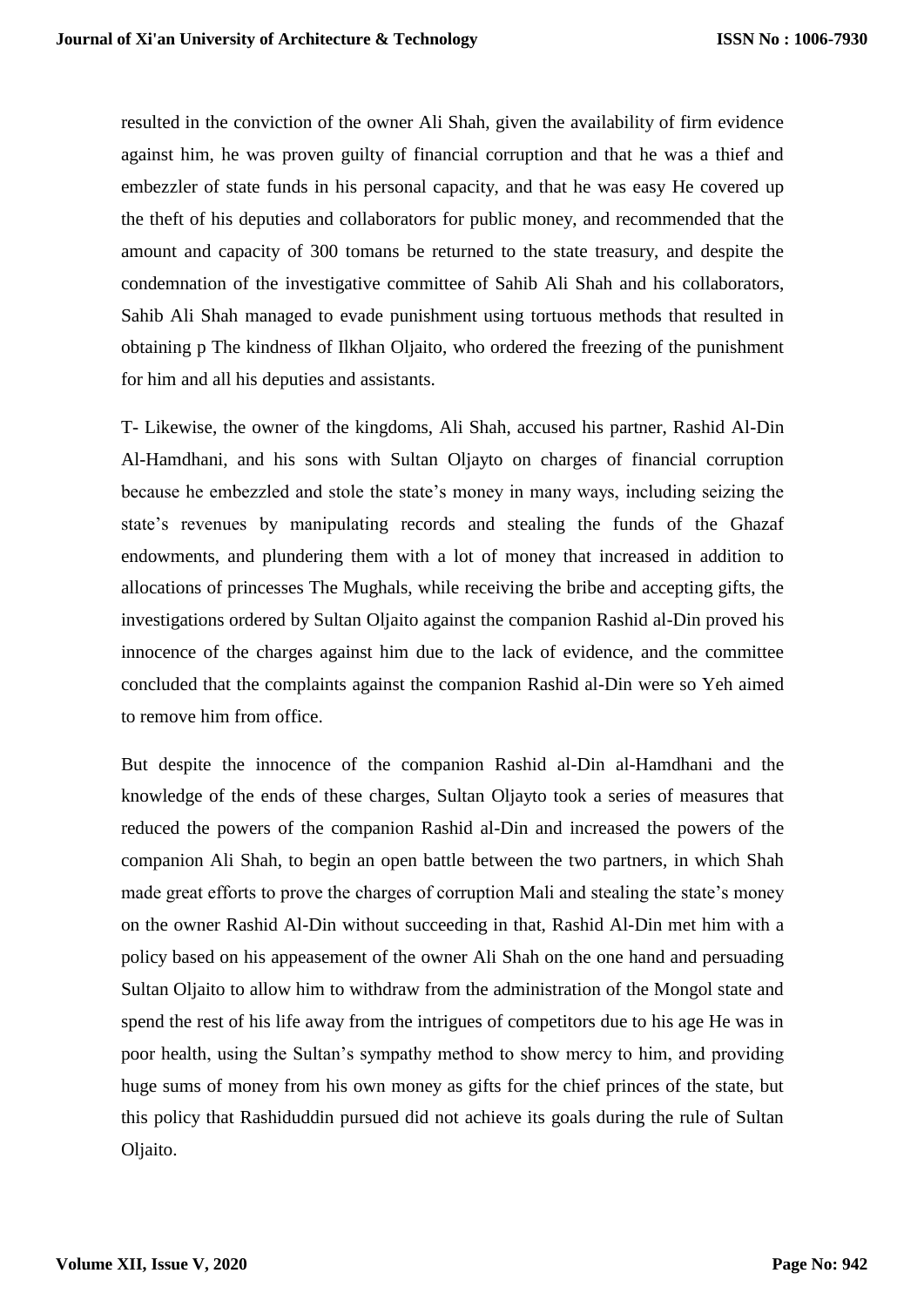And after the companion of Ali Shah, the fierce rival and the archenemy of Rashid Rashid, who removed him from his post and left alone by virtue of the rule of the Ilkhanid state to direct charges of financial corruption and theft of state funds, resorted to another method, he managed in 717 AH / 1318AD to persuade the Mughal Sultan Abi Saeed Bahadur (716-736AH) / 1316-1336 AD) Rashid al-Din caused the death of his father, Sultan Oljaito, after he was mistakenly given a wrong dose of medicine. After a mock trial, the Mongol Sultan Abu Saeed Bahader issued orders to execute the companion Rashid al-Din and some of his sons and confiscate all their property. The ruling was implemented on 17 Jumada al-Awwal 718 AH / 1319 CE.

W - The year 711 AH / 1311AD witnessed the implementation of the orders of the Mughal Sultan Oljayto to execute the owner of the Ilkhanic kingdoms Saad Eddin Muhammad Al-Mostafi Al-Sauji, who participated with Rashid Al-Din in managing the affairs of the Ilkhanic kingdoms since the days of the Mongol Sultan Mahmoud Ghazan, after the charges against him were confirmed by the court sitting in Baghdad In particular, matters of wasting state funds and misuse of them, accepting bribery and encouraging administrative and financial corruption, have also been implemented the other ruling of the court, which provides for the confiscation of all the property of the owner, Saad al-Din Al-Sauji, transferred and immovable, and before the death of Sultan Oljaito in 716 AH / 1316 AD issued by UA Once, the confiscation decision was eased and half of the property of Sa`d al-Din al-Saji, the sources, was returned to his legal heirs.

A- After the death of the owner of the Ilkhanic kingdoms, Ali Shah Asnad Sultan Abi Saeed Bahadir, the position of the owner of the kingdoms to Ghiath al-Din Muhammad bin Ali Shah in honor of the services performed by his father for the Ilkhanid state, and after a while, Sultan Abi Saeed involved a second son of Ali Shah (Khalifa) in the same position, but Lack of understanding and harmony between the two brothers created the most serious problems within the Kingdoms Court, as a result of which the staff of the Court divided into two opposing groups, which confused and disrupted the work of the Office of the Ilkhanic Kingdoms, and Sultan Abi Saeed Bahader, the sons of the companion Ali Shah (Ghayath Al-Din and Caliph) held the responsibility of this administrative confusion and decided to dismiss them from M Sbehma and the confiscation of their movable and immovable property.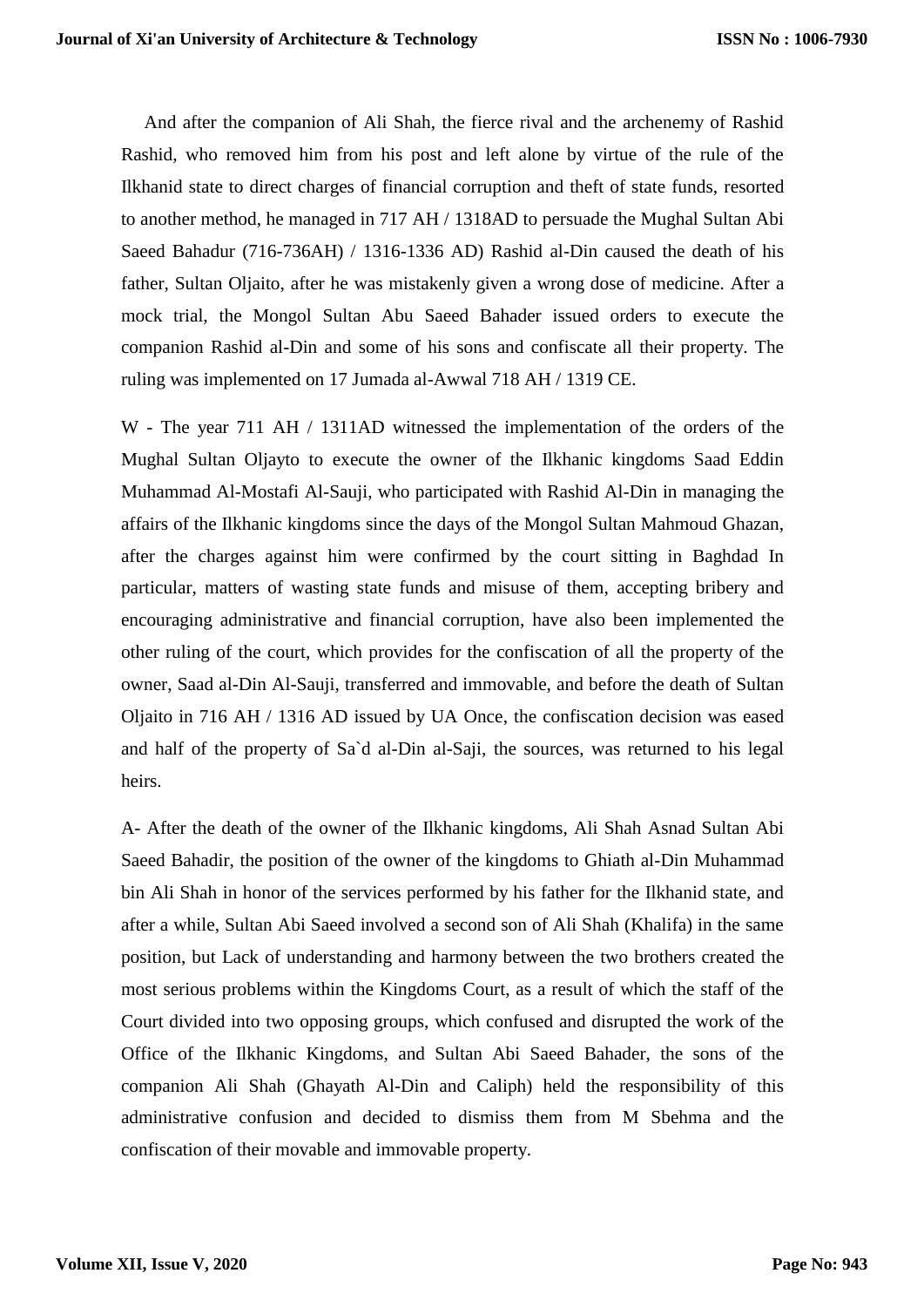2- Confiscations issued against the administrative level (owner of the state or regional office).

A- A group of senior administrators of the state of Baghdad, in addition to the shipment, submitted in 659 AH -1261 CE a complaint to Ellichan Hulagu accusing the owner of Baghdad, Aladdin Malik Shah al-Juwayni, of administrative and financial corruption and theft of state funds, which prompted Ilkhan Hulaku to form a committee to verify the accusations. To hold its meetings and conduct its investigations in the city of Baghdad in the presence of Alaeddin Al-Juwaini, and the investigation committee ended its work by condemning Alauddin and announced the confirmation of the accusations against him, according to which Ilkhan Hulaku issued orders to execute the companion Alaeddin, then the sentence was reduced to shaving the beard only after the intervention of senior officials The men of the Ilkhanid state, headed by the owner of the kingdoms, Shams al-Din al-Juwayni.

 This is very strange, given that the historical sources kept silent and did not refer to any confiscation of the money that was allegedly stolen by his friend Alaeddin Al-Juwayni, which was used by the administration of the Ilkhanic Mongolian state.

B- The owner of the Ilkhanite kingdoms, Shams al-Din al-Juwayni, seized the opportunity of his presence in Baghdad in the year 660 AH / 1262 AD and tried to crop out the group opposing his brother, Alaeddin al-Juwayni, which was composed of some senior officials of the state of Baghdad, headed by Imad al-Din al-Qazwini, where the owner Shamsuddin was able to obtain information Until Al-Qazwini embezzled and stole state funds, and to prove the accusation more, his accusation was reinforced by a seizure signed by senior administration officials of the Diwan of Baghdad, who testify to the stealing of public funds by Al-Qazwini. Then he presented that information and document to Ilkhan Hulaku, who was directed by an investigation and verification of information, when it was proven that it was true The charges sentenced to death Qazwini.

C- Extreme hostility between the partners of the position of the owner of the Ilkhanic kingdoms, the glory of the king and Shams al-Din al-Juwayni, and both of them sought to topple the other and the position alone. He succeeded in attracting Majd Al-Din Ibn Al-Atheer through gifts and sprinkling, which provided him with very important information, especially regarding the size and establishment of Aladdin's properties,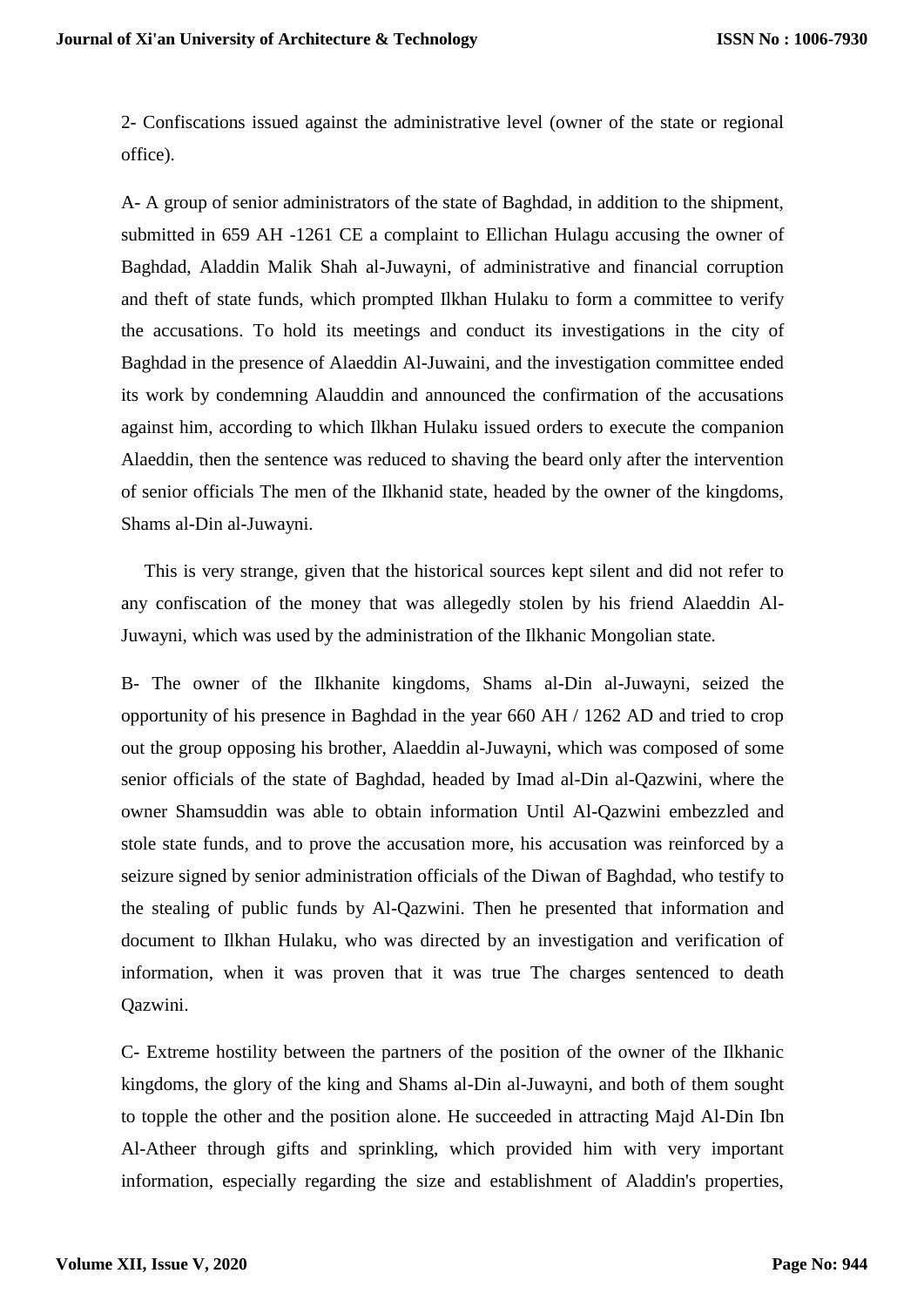after which he issued the Ilkhanite orders in 680 AH / 1282AD to arrest Aladdin Al-Juwaini as well as a number of his aides and deputies on charges of trespassing The public funds and the illicit enrichment, then Aladdin did not find anything to give in to the confiscation, so he brought out a huge sum amounting to (300) Toman gold, but this did not give freedom and salvation, as the agreement was broken and Aladdin was asked again for new sums, using this time methods of physical and psychological torture Aladdin recognized all his possessions, to the point that he sold some of his sons to secure more money, and he was not released until after he wrote a document in which he admitted that he is bankrupt and that he is guilty of the punishment if he appears in the future otherwise.

 Then a release was launched with the intent to expedite his death, as he was released in a remote area of Baghdad under harsh climatic conditions and devoid of means of protection, and despite this Juwayni escaped certain death, and the companion Aladdin did not save from his ordeal this except the death of Ilkhan Abaka Khan in 20 Dhu al-Hijjah 680 AH / 1282 CE. The new Ilkhan, Ahmad Tekodar Ibn Hulagu (681- 683 AH / 1282-1284 CE), ordered the physical and moral restoration of Alaeddin al-Juwayni.

3- Confiscations issued against the administrative level (administrators in the states or provinces).

A - The owner of the Baghdad Diwan visited Alaeddin Al-Juwayni in Wasit in 672 AH / 1274 AD during which he arrested the king (the governor) Bin Al-Tarrah and all his aides and deputies and confiscated many funds from them, and Bin Al-Tarrah was removed from his position as governor of Wasit and its actions.

In the year 694 AH / 1295AD, arrest warrants were issued for Ibn al-Tarrah, who was in charge of the Sadriyah of Wasit and Basra. It contains the death penalty.

B- After the owner of the office of the Baghdad Diwan, Alaeddin Al-Juwayni, was able to arrest the killers of Captain Taj Al-Din Ali Bin Al-Taktaki, who was killed in Baghdad in 672 AH / 1274AD, except that he ordered the confiscation of most of the property of Captain Taj Al-Din Ali, under the pretext of having funds for the Baghdad Office in his custody, It is the remaining part of the amounts agreed between the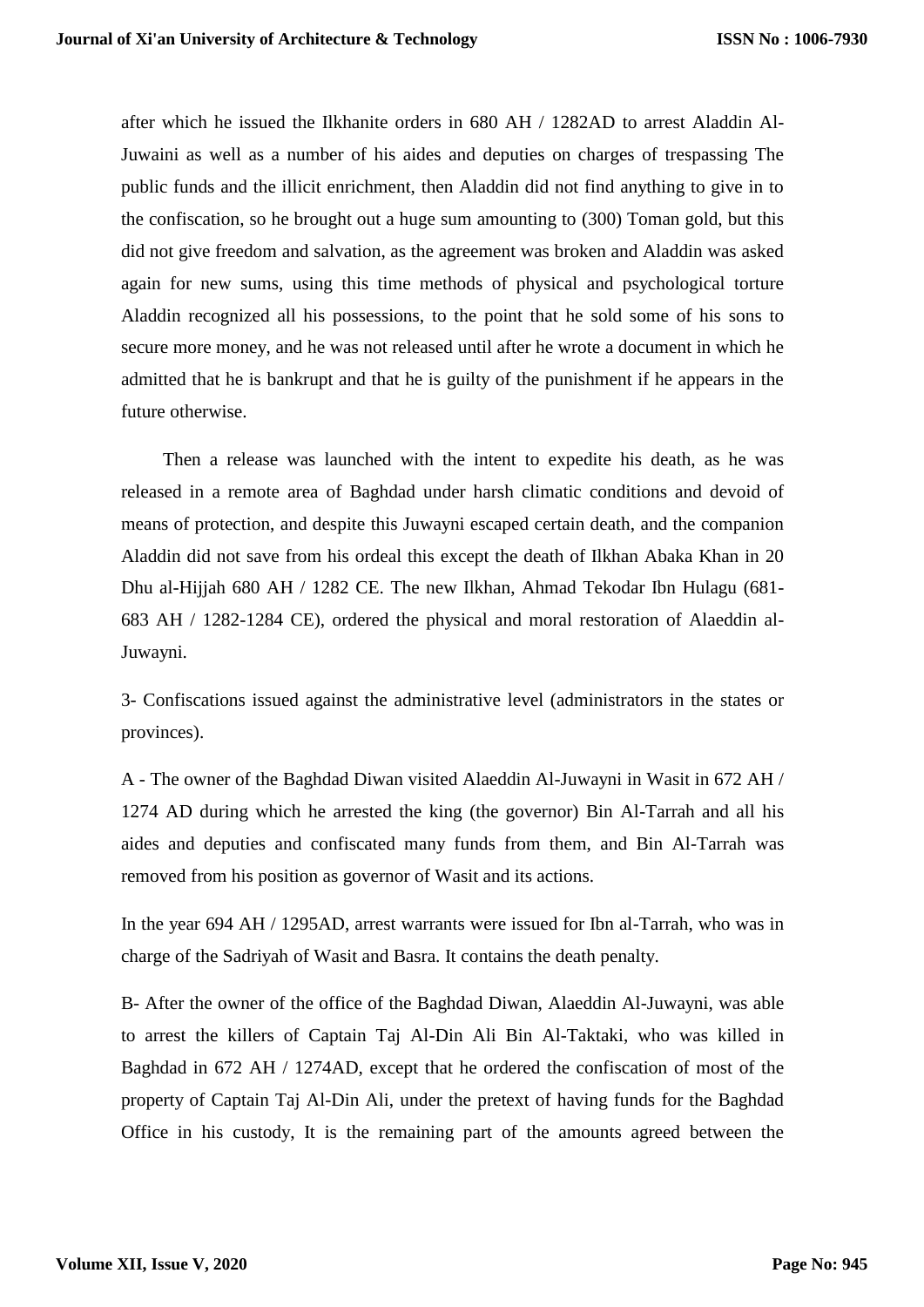Baghdad Diwan and the Captain, who included the villages and agricultural districts that are administratively attached to the city of Hilla.

T - After the defendant of Hilla, and what Majiddine Ismail Ibn Elias followed, failed to pay the amount of the security agreed upon with the Baghdad office, the authorities of the state of Baghdad imposed house arrest, and later opened an investigation with him, but to no avail, before resorting to the use of torture, which forced him to provide money Many of the Office of Baghdad came from selling its movable and immovable properties.

W- The owner of the Baghdad Diwan Sharaf al-Din Al-Sammani in 688 AH-1290 CE used the method of beating and torture against Al Zain Al Hadhary, the Dean of Baghdad to retrieve the money belonging to the Baghdad Diwan, which he failed to pay due to guaranteeing the stamp tax in Baghdad and its dependencies, before being allowed to return to practice his work, but after it For a short period, the orders of the owner of the Court of Kingdoms Saad Al-Dawla arrived to arrest Al-Zain Al-Hadaeri and to collect the money he had in three days. .

C- After the murder of Saad, the state owner of the Elkhanid kingdoms in 690 AH / 1291AD, his brother, the polite of the state Al-Mashiri, was removed from the position of the owner of the Diwan of Baghdad, and then he was imprisoned, during which he was subjected to an investigation into the theft of state funds during his service period. Returning to the state, and he insisted on those statements despite the use of torture against him, and in the face of his continued denial, the verdict was issued for the murderers in 690 AH 1291AD.

H- Likewise, Izz al-Din Abdulaziz al-Arbli, the headmaster of Kufa in 687 AH-1289 CE, was unable to pay the financial rights of the state that he committed, which he subjected to severe beatings that forced him to sell all his properties, but the establishment of these properties was not sufficient to extinguish all the state's debts on him, and when he was sick he lost He was unable to endure the pain caused by torture and fell dead.

M - Majd al-Din ibn Al-Atheer was subjected to the operations of his sources, the first of which was in 681 AH / 1283AD. He was accused of embezzlement and theft of state funds and was subjected to torture. Then he paid an amount of 50 thousand dinars, and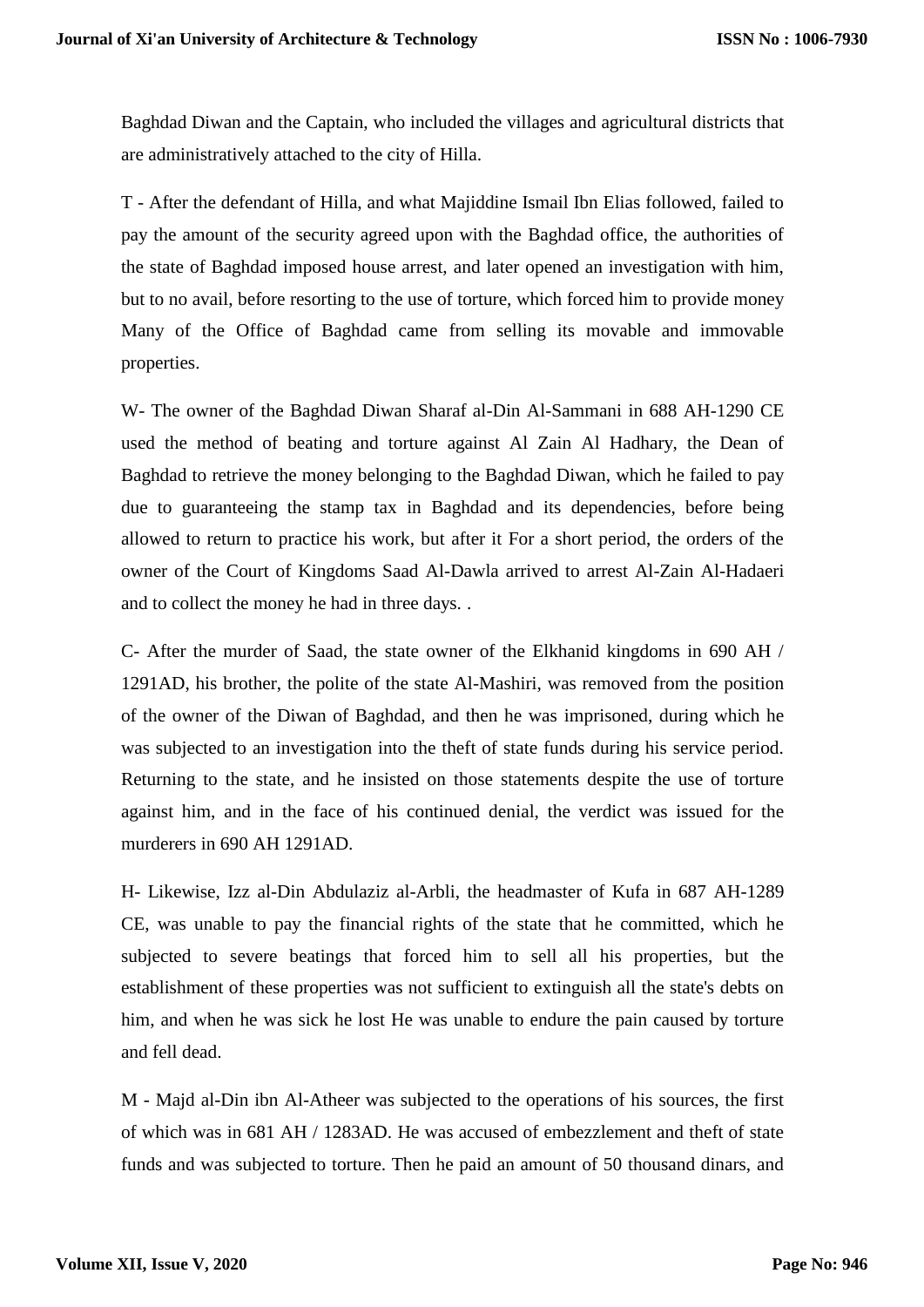after two years the Ilkhan Mughal issued an amnesty for Ibn Al-Atheer and all what was issued was returned to him.

 After that, before working as a deputy to the owner of the Baghdad Diwan, Khawaja Haroun al-Juwayni, and two months after he started his job, specifically in Muharram in 685 AH / 1287 CE, he was charged with embezzlement and stealing the money of the Baghdad Diwan in conjunction with Khawaja Harun and others, and under pressure of torture, he confiscated and recovered an amount of 100,000 dinars from him But that was not enough for his escape, as he was executed along with Khawaja Harun without a trial.

D- The Prince Taj al-Din Ali Jaqiban, the supervisor of the Baghdad Diwan and Saad al-Din al-Qazwini, the writer in 685 AH / 1287 CE, was charged with stealing part of the Baghdad Financial Office's revenue, so they were removed from their offices and required to return the stolen money, but they were unable to return it to the Diwan's treasury despite the use of torture against them , Which prompted the Diwan of Baghdad to refer their case to the Mongol Ilkhan, who was sentenced to death.

Y- Vomiting the owner of the Court of Kingdoms, Shams al-Din al-Juwayni, arrested the king of Wasit Majd al-Din bin Salih al-Hudhayel, and confiscated all his property before he was removed from his position, then orders were issued to arrest the deputies of bin Al-Huthail for interrogation with them on the same charge, and after their denials they were subjected to torture that did not change From their positions and refrained from showing any money belonging to the state.

Q - In 686 AH / 1288 CE, Najm al-Din Ahmad Kateb al-Jarid's inability to return the state's funds in his possession, along with the severity of the torture he was subjected to, resulted in a preference for the suicide death option.

From the foregoing, we can say that the Ilkhanic Mongol state used the accusations attributed to the owners of the Elkhanid kingdoms professional methods of investigation and conducted trials at a level considered acceptable, but some of these rulings were frozen and were not implemented mostly except for the ruling issued against the owner of the kingdoms Saad Eddin Al-Sauji, after the civilians used methods of pressure and coercion towards Ilkhan Ilkhan.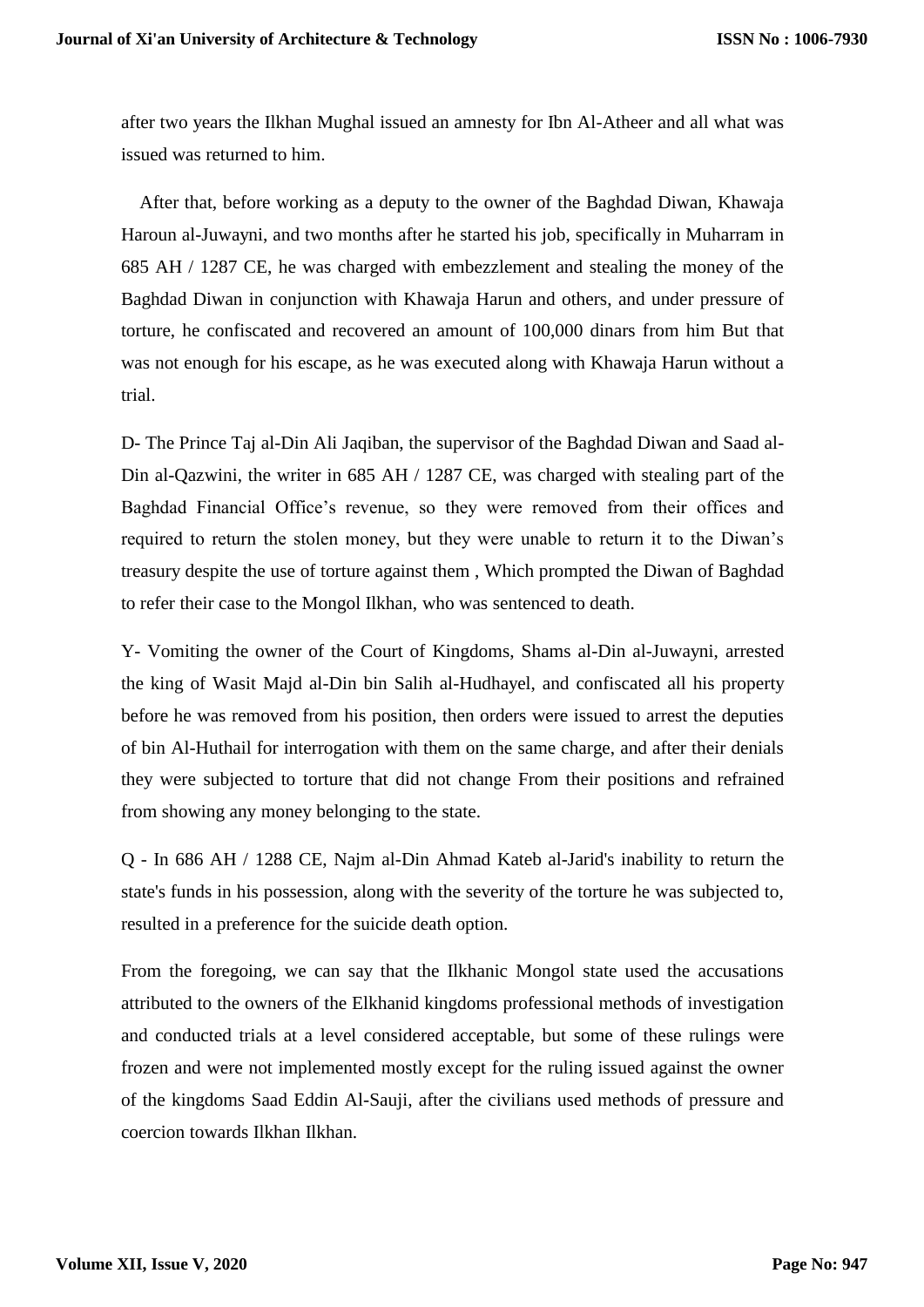The professionalism in investigating the mandate-holders decreased and physical and psychological methods of torture were used against them, with senior officials interfering in the conduct of the investigative operations, and thus questionable confessions were obtained.

The investigative committees were absent in the charges against the third category (senior state and provincial administrators), which were mostly about non-payment or inability to pay, and heinous torture was used to extract confessions and acknowledge the charges.

#### **Conclusion**

 The Mongols emerged as a formidable military force that was able to build a vast empire with a record time. One of its countries was the Aghlani Mongol state, and when each country had elements of power that prolonged its life and factors and weakened and accelerated the process of decadence and collapse, the Mongolian state of Aghlani had a share of the factors of weakness and weakness represented by the scourge of corruption The administrative and financial authority that exhausted the state while it was at the height of its military power, and at which the Mughals stood, were unable to combat it.

#### **The research reached the following results:**

1- The alienation of the Mongol Ilkhans and their princes by the immense wealth that was robbed of the people and the nations that were subject to their control by the sword, and scattering them in a backward manner that only brought the state to lose.

2 - The emergence of administrative and financial corruption early in the establishment of the Aghlani Mongol state, due to the weak administrative capabilities of the Mongols, and their preference to use administrative elements that respond to their desires to collect money from the parish regardless of the legitimacy of its collection and its economic damage, even if they lack the required expertise and assumed integrity.

3 - The Ilkhanid Mongolian state recovered huge sums of money as a direct result of the state's resort to the policy of confiscations towards civil administrative personalities convicted of stealing and embezzling public funds.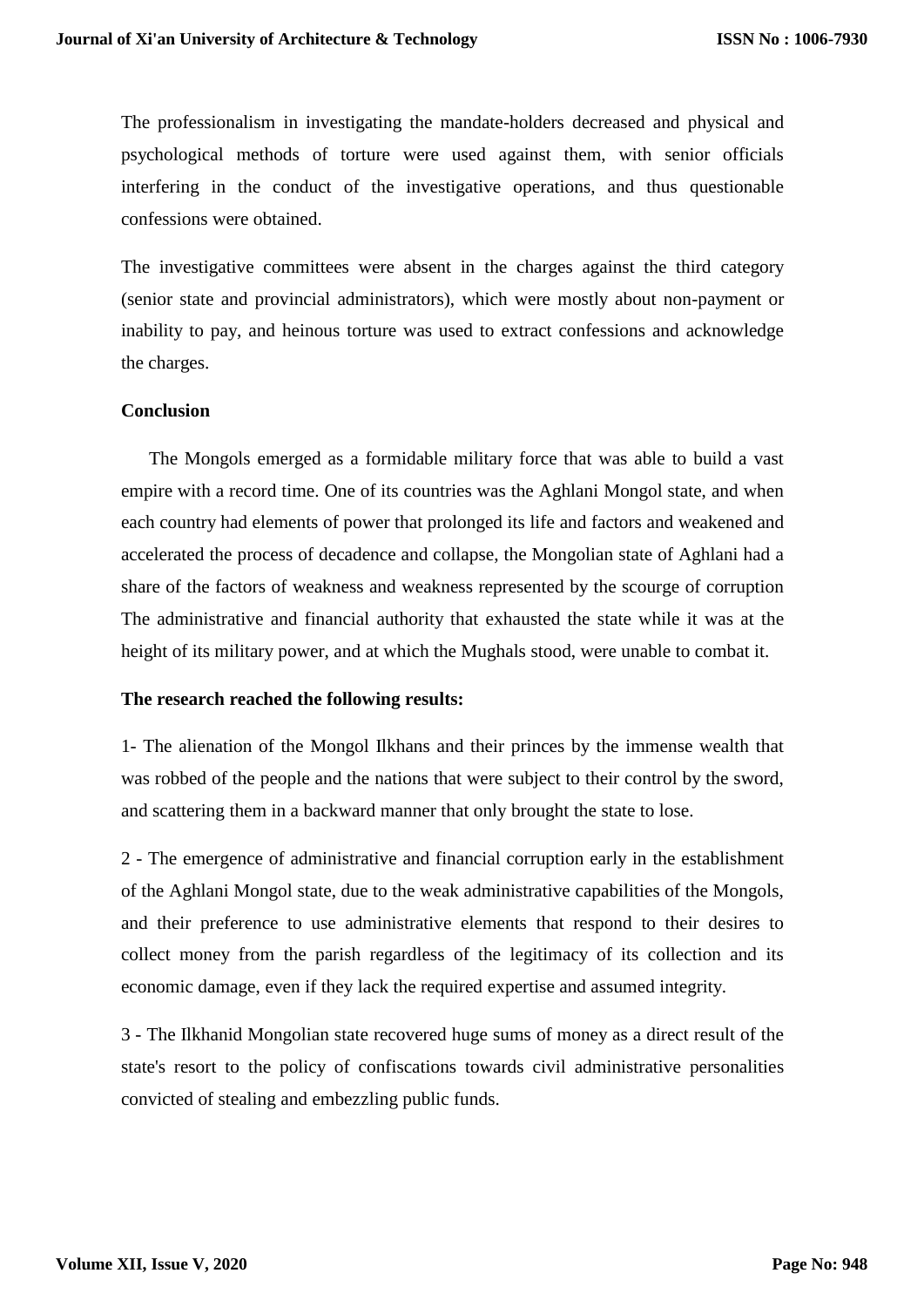4- The issuers at the level of the owner of the Kingdoms Court are subject to trials that meet the requirements of the legal courts, as they are charged with an indictment and an opportunity for them to defend themselves.

5- The use of the financial and administrative corruption weapon leading to confiscation as a punishment for some senior officials of the civil apparatus by the state, and it was also used to settle personal accounts.

6- The lack of clarity in the legal separation between the privileges obtained by the owner of the Kingdoms Court and the state owner as a job benefit, and the material benefits obtained from the economic opportunities available to them.

#### **Margins**

1- Genghis Khan: - A Mongol leader who was able to unify disputed Mughal tribes and set up a major country that included parts of China as well as large areas of Central Asia to the borders of Khwarizm died in 624 AH / 1226 AD after the rule of 25 years. Looking: Al-Ketbi, Muhammad bin Shaker bin Ahmed bin Abdul Rahman (d. 764 AH / 1362 AD), missed deaths, investigation: d. Ihssan Abbas, Dar Sader, Beirut, 1973, M1, pp. 301, and Pp. 303; Ibn Katheer, Abu al-Feda Imad al-Din Ismail Ibn Omar al-Qurashi al-Dimashqi (d. 774 AH / 1372 CE), The Beginning and the End in History, Al-Saada Press, Egypt, 1358 AH, C13, p. 117.

2- The Mongols: They are from the Altaei group (the Turks and the Mongols) inhabiting the country that extends between China and Tibet in the south, Manchuria in the east, and Siberia in the north, and the countries of Turkestan and beyond the river in the west, and this region has been known harshly by its continental climate, so we see the Mongols on the void of living and unparalleled cruelty to it and beliefs The fundamental of the Mongols is shamanism, as Buddhism, Confucianism, Manichaean, Christianity, Judaism and Islam spread among them, but the most common belief among them is the cult of power. Looking: Ibn al-Atheer, Izz al-Din Abi al-Hassan Ali bin Muhammad bin Muhammad bin Abdul Karim bin Abd al-Wahid al-Jazari al-Shaibani (d. 630 AH / 1232 CE), Complete in History, Attention: Adnan Al-Ali and Haitham Taimi, Modern Library, Beirut, 2008, C 10, pp. 254, and p. 255 Baroui, Adwar, General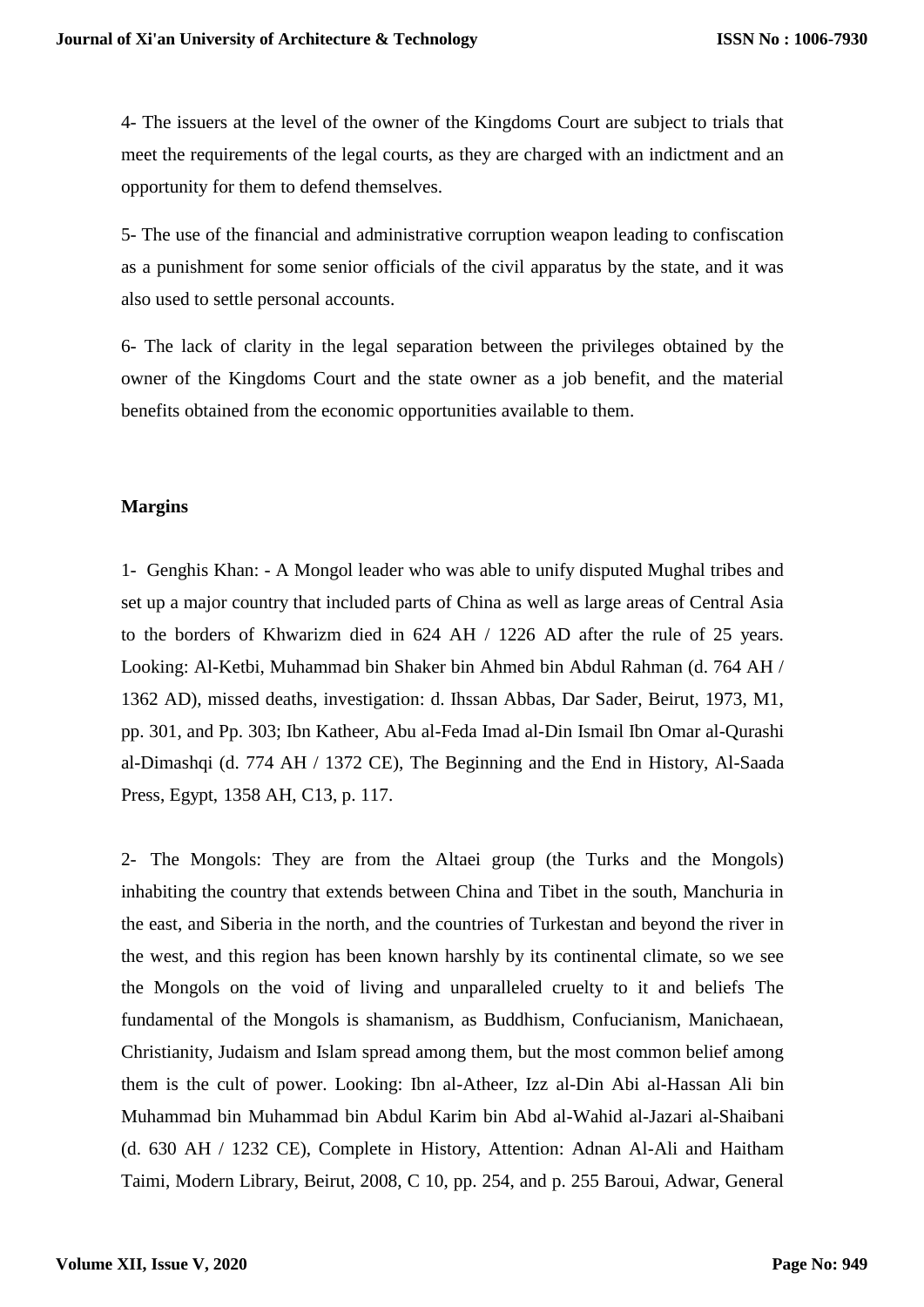History of Civilizations, Medieval, translation: Youssef Asaad Dagher and Freedem Dagher, Beirut, 1965, Vol. 3, p. 361.

3- The algorithm is one of the Emirates or Islamic states that appeared in the sixth century AH, where the borders of the algorithm reached its maximum extent extending from the north of the Khazar Sea (Caspian) and the Aral Sea in the north to the Indian Ocean in the south, and from Sind in the east to the borders of Iraq in the west, and when the Abbasid caliph Nasser refused God (d. 622 AH / 1225AD) that the Khwarizmites have as much influence in Baghdad as the Seljuks, Shah Khwarizm declared independence from the Abbasid state and declared the establishment of his state. Looking: Ibn al-Atheer, al-Kamil, vol. 10, p. 118, p. 127, p. 134, p. 140 and p. 148; al-Suyuti, Jalal al-Din Abd al-Rahman ibn Abi Bakr (d. 911 AH / 1505 CE), History of the Caliphs, investigation: Muhammad Ahmad Issa, Dar al-Ghad al-Jadeed, Cairo, 1428 AH / 2007 CE, p. 404 Al-Eraini, Al-Sayed Al-Baz, Mughals, Dar Al-Nahda Al-Arabia, Beirut, 1986, pp. 79-84.

4- Al-Juwayni, Aladdin Atta Malak bin Bahauddin Muhammad bin Muhammad (d. 681 AH / 1282 CE), the history of Jahanshkai, quoted by the Persian and compared to the English version: Dr. Muhammed Al-Tunji, Dar Al-Mallah for Printing and Publishing, 1405 AH / 1985 AD, 1st edition, M1, pp. 69- p. 71 Al-Oraini, Mughals, pp. 55-59; Al-Sayyad, Fouad Abdel-Moaty, Mughal in History, Dar Al-Nahda Al-Arabia, Beirut, 1970, pp. 39- p. 57.

5- The city of Ettar has other names by which it is known as Atar, Farab and Barab, from the borders of the Turk countries, located to the east bank of the River Sihoun and takes its waters from the Gash River, and has a large fortress. See: Yaqut, Abu Abdullah Shihab al-Din al-Hamwi al-Rumi (d. 726 AH / 1325 CE), A dictionary of countries, Dar Al-Fikr, Beirut, 1955, c. 4, p. 225; Lestranj, Ki, Countries of the Eastern Caliphate, translation: Bashir Francis and Korkis Awwad, Publications of the Iraqi Scientific Complex, Baghdad, 1954, p. 517 and p. 528.

6- Bukhara and Samarkand, yes of the cities of the country of Sughd which includes lands between the rivers Sihoun and Jihoun, famous for the fertile waters that we have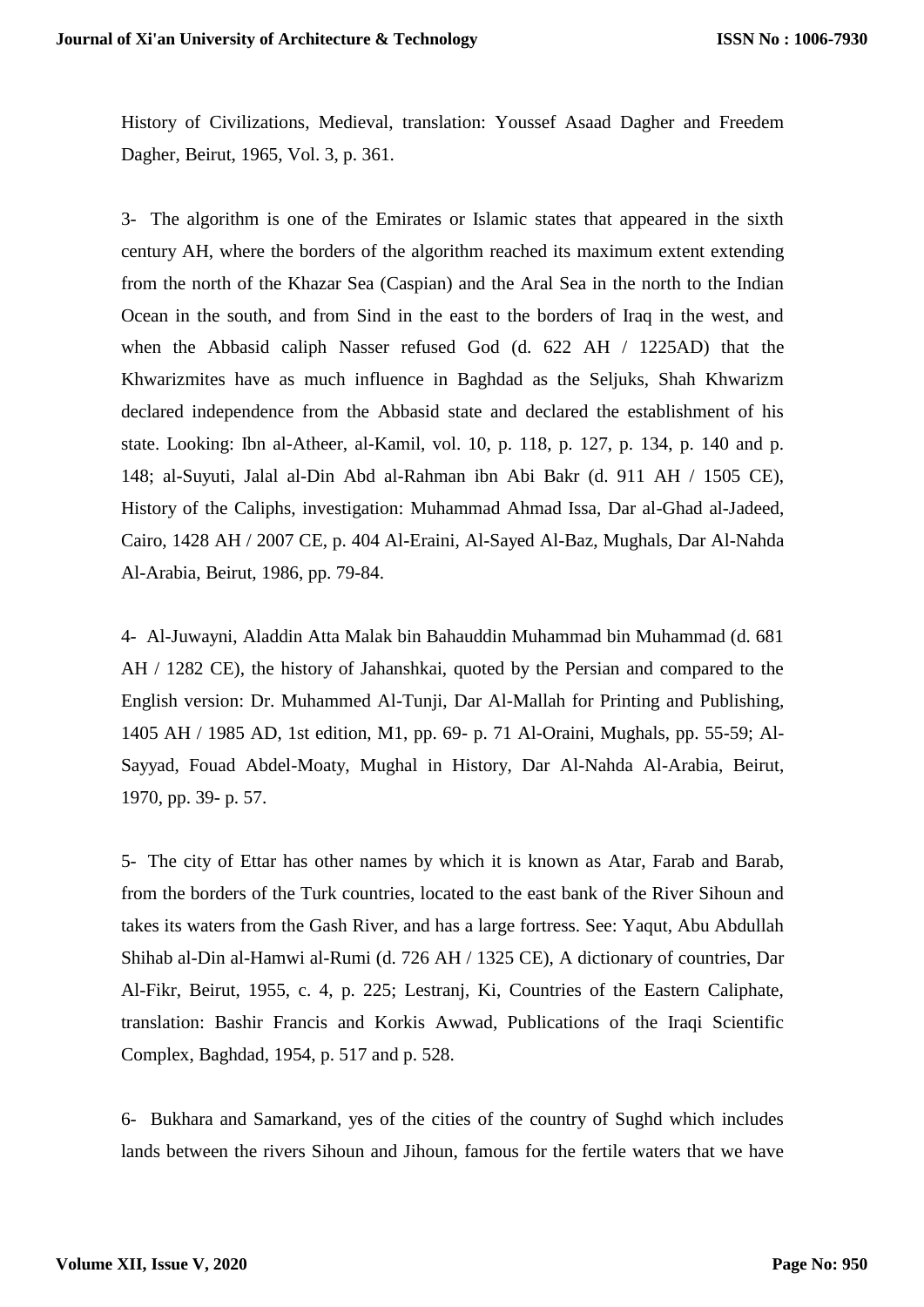no access to. See: Ruby, Glossary of Countries, Part 1, pp. 353 - pp. 356 and 3, pp. 246- 250.

7- He is Sultan Ala Al-Din Muhammad Bin Tkash Bin Arslan, nicknamed "Khwarizm Shah" (596-617AH / 1199-1219AD). Alauddin Muhammad Khwarizm Shah rose to the throne of the Khwarizmiyya state in the year 596 AH / 1200 CE, when his rule began with the war of the Ghurids, then he managed to annex Khorasan, Al-Sanad and Mazandaran, in addition to Kerman, and in this way his Emirate became the most powerful emirate in the Islamic Levant. Looking: Ibn al-Atheer, al-Kamil, vol. 10, p. 219; al-Suyuti, History of the Caliphs, pp. 404 and p. 405; Al-Sayyad: Mughal, p. 25; Al-Amin, Hassan, Ismailis, Mughals, and Nasir al-Din al-Tusi, Muhammad Press, Foundation for the Knowledge of Islamic Jurisprudence, Third Edition, 1426-2005, p. 62 P. 64.

8- Khorasan is a broad region divided into four quarters, attributed every quarter to one of the four major cities (Mero, Nishapur, Herat, Balkh), and Mero located in a region with many rivers, and the road to a country beyond the river that passes through it and its land extremely fertile, and living in it is cheap, either. The city of Nishapur is described as the most correct in the air, the most eloquent in space, and the strongest building in Khorasan. All of them make silk and have their important commercial location. What is the city of Nasa, it belongs to Nishapur and is located in a wide valley, and the city of Herat is located on the River Herat and divides the Balkh quarter to the eastern districts of Takharistan and the western Aljuzjan, and the quarter with land Fertile, many good things. Looking: Ruby, Glossary of Countries, vol. 2, pp. 350-p. 354.

9- Zanjan is a well-known city that traces the mountainous region and Iraq of Al-Ajam. See: Yaqut, Glossary of Countries, vol. 3, p. 342.

10- Qazvin is one of the well-known cities of the mountainous region. See: Yaqout, Glossary of Countries, vol. 3, pp. 152 and p. 342.

11- These two cities of the mountainous region were known to be the best country, and the most pleasant and exalted ones, even if their winters were very cold. See Yaqoot, Glossary of Countries, vol. 5, pp. 412-417.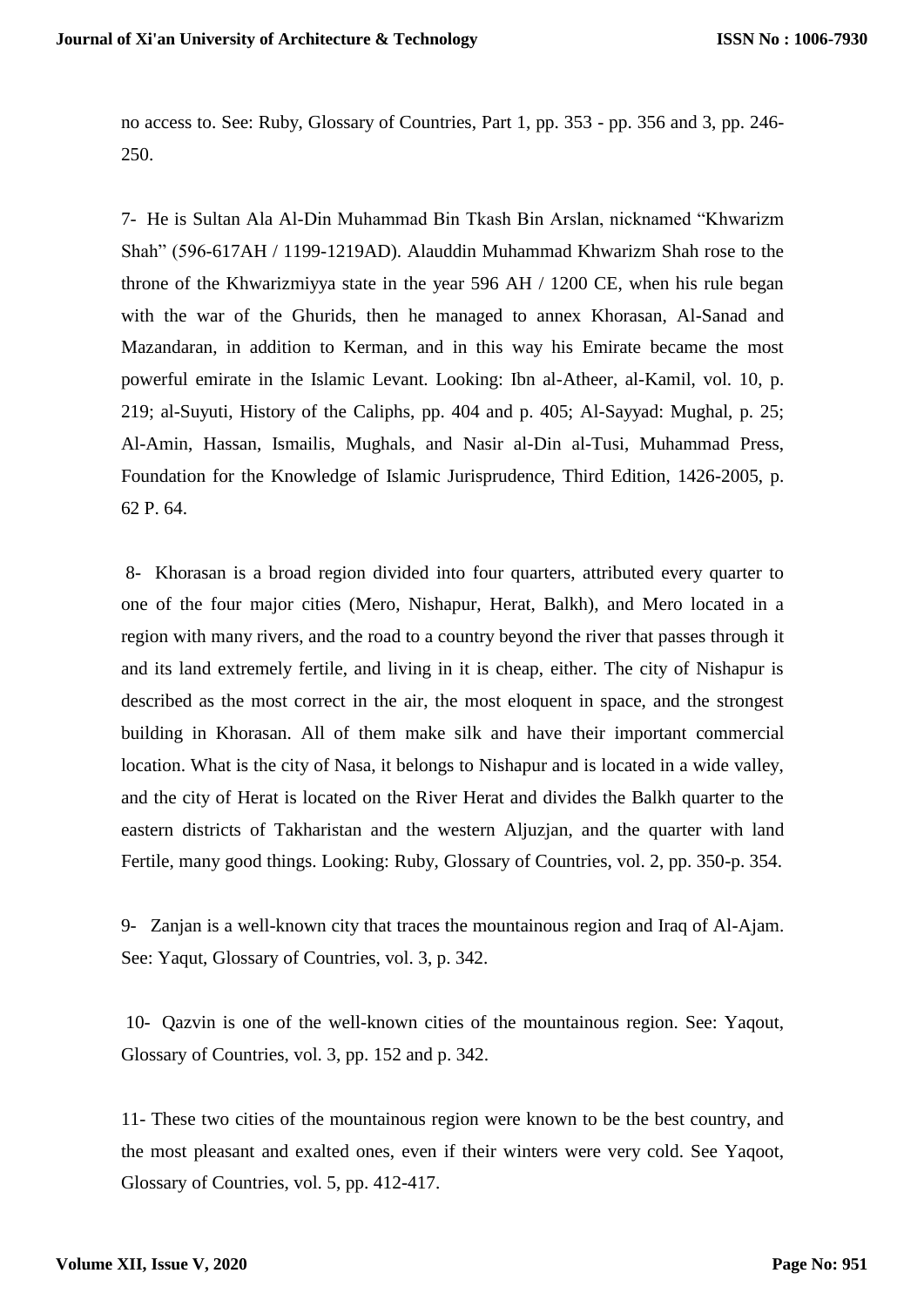12- Ghazni is a great city, the Kasbah of the province of Zabalistan, which is located at the border between the province of Khorasan and the countries of India. See: Ruby, Glossary of Countries, vol. 4, p. 201.

13- Azerbaijan is a large mountainous region between the country of Dilm and the mountain, with vast resources and many castles, which rose after the Mongol invasion, and the base of the region is the city of Ardabil and then it became Maragha and then Tabriz, and the city of Tabriz is a populous city, abandoned by flowing rivers and tight walls, surrounded by orchards. , Glossary of Countries, vol. 2, pp. 13 and pg. 1, p. 128 and p. 129; Strange: Caliphate Countries, pp. 193-p. 205.

14- Georgia is also called Kyrgyzstan, inhabited by people called the Karaj, who are Christians, and the city of Tbilisi, the capital of Georgia, and its fertile land with many good things. See Yaqout, Vol. 4, p. 446; for Strang: The Caliphate Countries, p. 216.

15- Ibn al-Atheer, al-Kamil, c. 10, pp. 272-278 and 340- p. 346; al-Juwayni, History of Jahangshai, M1, p. 100- p. 171; Ibn al-Abri, Gregory ibn Aharon al-Malti (d. 685 AH / 1286 CE), State of the States, Dar Al-Raed, Beirut, 1973 , Pp. 407- p. 411; Iqbal, Abbas, the history of the Mongols from the Genghis Khan campaign until the establishment of the Timorese state, translation: Abdul Wahab Globe, Cultural Foundation, Abu Dhabi, 2000, pp. 57-p. 100; Al-Sayyad, Mughal, pp. 123-p. 128; Al-Araini, Mughal, p. 125 P. 140.

16- Oktay bin Genghis Khan 626- 639 AH / 1229-1241 CE The first to rule the Mongols after Genghis Khan, who singled out without his sons for financial and administrative affairs, he followed the same policy of his father in invading neighboring countries. See: Al-Juwayni, History of Jahangshai, p. 1, pp. 172 - p. 175; Al-Sayyad, Fuad Abdul-Mu'ti, The Islamic East during the era of the Ilkhanis, Center for Documentation and Studies, Doha, 1987, pp. 165-167.

17- Diyarbakir is a large country that is part of the Gezira region, which is located between the Tigris and Euphrates rivers, attributed to the Arab Bani Bakr tribe, and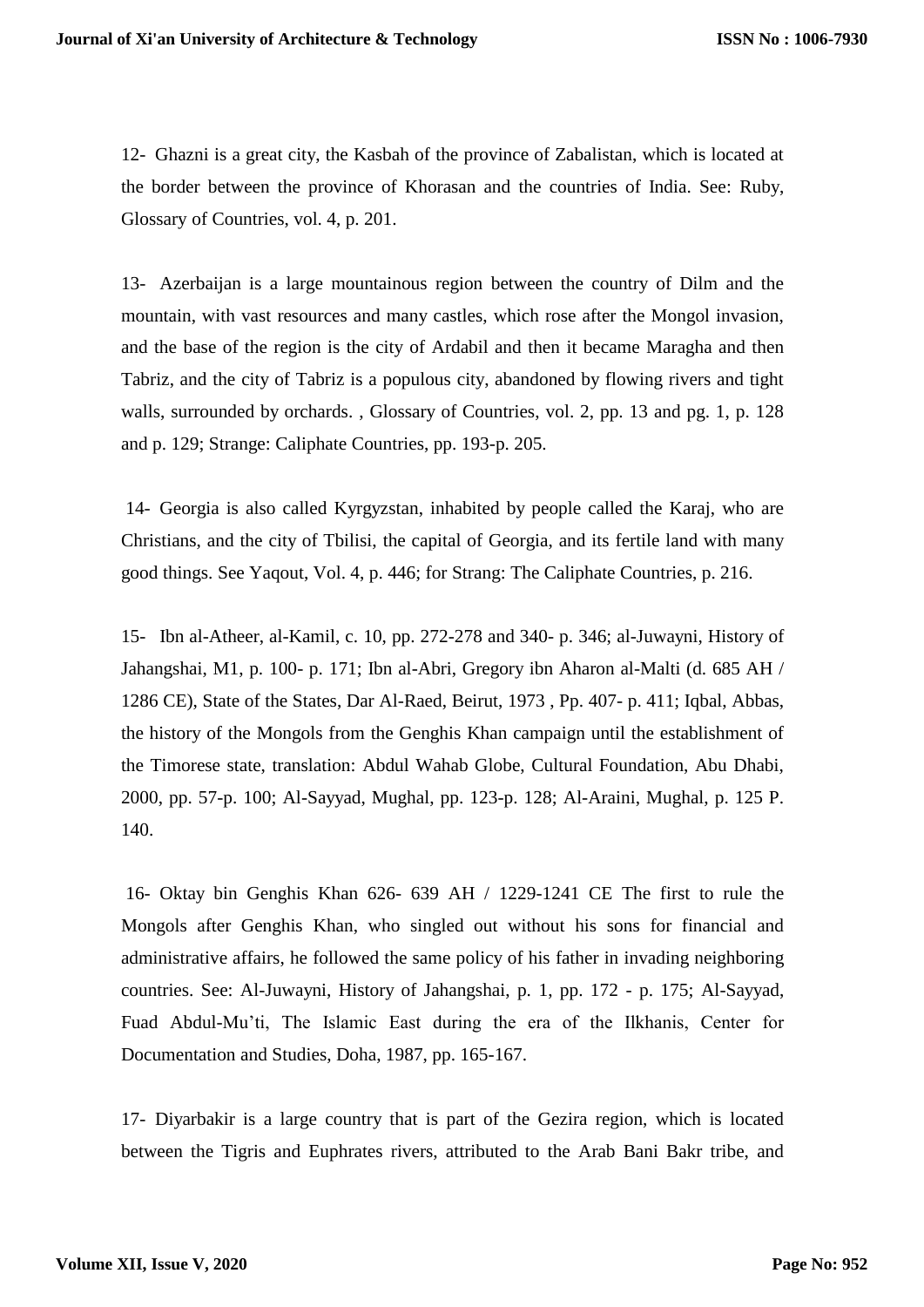Mayafraqin is the most famous city of Diyarbakir, known as a heavily fortified city. See: Yaqut, Glossary of Countries, Part 2, pp. 494 and 5, p. 236.

18- Mardin is a famous city and castle that follows Diyarbakir, it makes clothes made of wool and produces cotton and fruits. See: Ruby, Glossary of Countries, vol. 5, p. 39.

19- Two of the dependencies of Diyarbakir were one of the greatest and best cities in the island region, located on the caravan road between Mosul and the Levant. See Yaqut, Glossary of Countries, vol. 5, p. 288.

20- Sinjar is a small, very prosperous city, located to the west of Mosul. It is one of the dependencies of Diyarbakir from the island region, in the center of which is the Jar River. See: Ruby, Glossary of Countries, vol. 3, p. 262.

21- Badlis and mixers from the cities and districts of Armenia are famous for their abundant waters, surrounded by orchards. See: Yaqout, Glossary of Countries, Part 1, pp. 358 and Part 2, p. 380.

22- The city of Arbil is one of the works of Mosul. It is located between Al-Zabin and has a large castle, which is the current city of Arbil. See: Ruby, Glossary of Countries, Part 1, p. 138.

23- An unknown author (from the eighth century AH), The Book of Accidents, a book called The Illusion of Collective Accidents and Useful Experiences, and Attributed to Ibn al-Fouti, It was Realized and Adjusted by Text and Commented on by: Dr. Bashar Awad and d. Imad Abd al-Salam Raouf, first edition, Dar al-Gharb al-Islami, Beirut, 1997, pp. 48- p. 52; Iqbal, History of the Mughals, pp. 155- p. 170; Al-Sayyad, Mughal, pp. 179-p. 184; Al-Araini, Mughal, pp. 171-p. 180.

24- Hulagu bin Tule bin Genghis Khan, the extermination of nations and the mortal peoples, was of firmness, cunning, and experience of wars and bloodshed, and he was on the base of the Turk in not adhering to a religion, the founder of the Ilkhanic Mongolian state, who died in his emptiness in 664 AH / 1266AD, taken from the emptiness of the capital of his state. : Al-Kutbi, Fawwat, Volume 4, p. 240; Al-Iinyini, Qutb al-Din Musa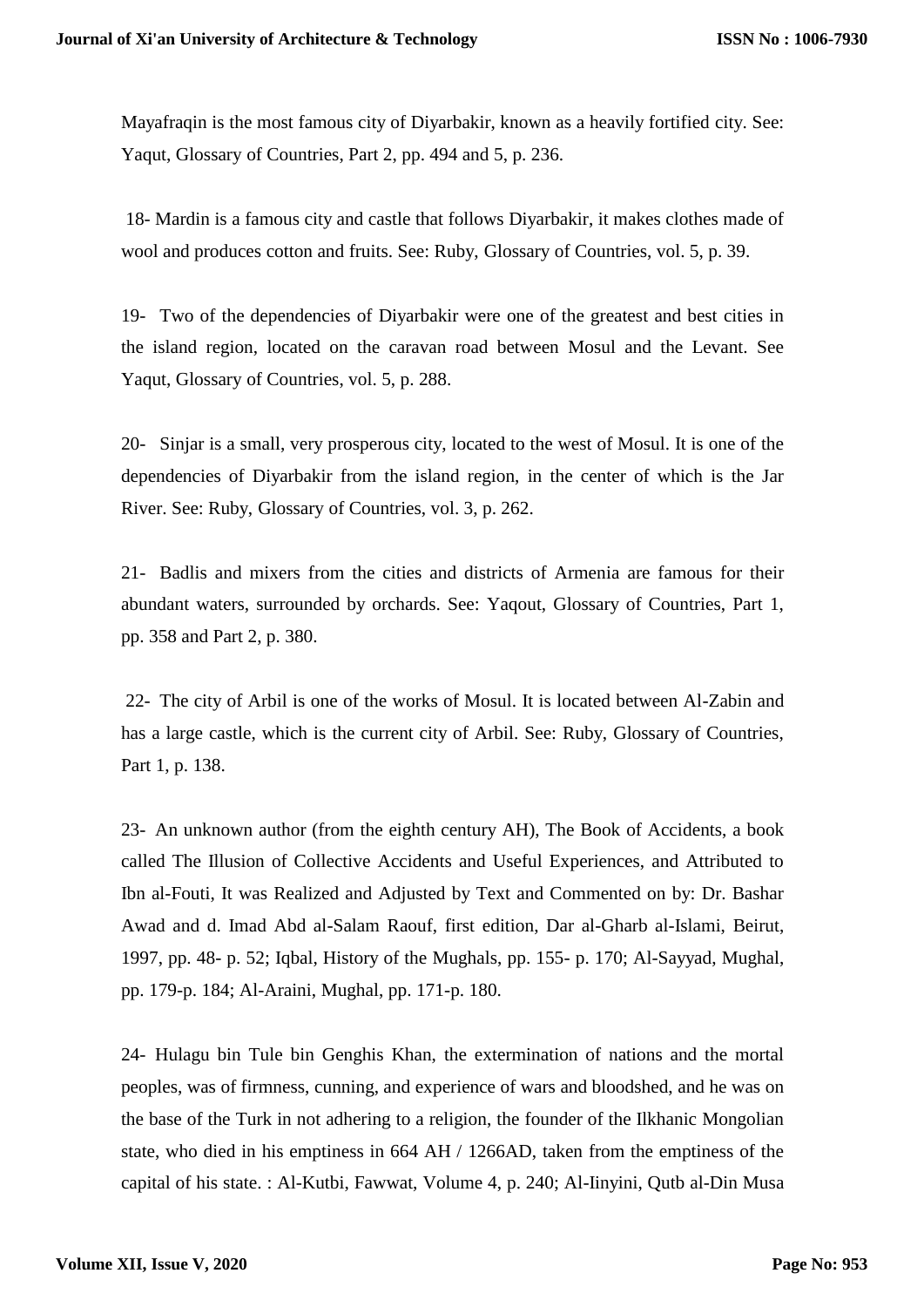bin Muhammad (672 AH / 1335 CE), Tail of the Women of Time, Dar Al-Ma'aref Ottoman Press, Hyderabad, 1961, c 2, p. 357.

 25- Minko Khan (648-655 AH / 1250-1257 A.D.) Minko bin Tuli bin Genghis Khan possessed the attributes of a seasoned and resolute leader who participated in the Mongol invasion of Russia and Eastern Europe. He was standing at the same distance from all religions. He relied on a policy that friends are subordinates to him and enemies must be fought Until they submit to him. See: Al-Juwayni, History of Jahangshai, M 2, p. 149; Al-Sayyad, Mughal, pp. 205-p. 215.

26- The Qurailatis are the Shura Council that includes princes and heads of Mongol tribes. The Hunter, the Mongols, p. 166.

 27- The Ismailis are the ones who say the imamate of Ismail bin Jaafar al-Sadiq (peace be upon him) after his father Ja`far and thus they differed from the twelve Shi'a Imamiyyah (Ja`fari) who said in front of Musa al-Kazim after Ja`far al-Sadiq. Looking: Al-Shahristani, Abu al-Fath Muhammad ibn Abd al-Karim (d. 548 AH / 1153 CE). Boredom and bees, corrected and commented on by: Ahmad Fahmi Muhammad, Dar Al-Kutub Al-Alami, Beirut, 2009, I 8, p. 170; Al-Ameen, the Ismailis, p. 85.

28- Qahshan or Qohestan, which is intended for the mountainous region or Iraq Al-Ajam, and extends from the plains of Iraq in the west to the borders of the Fares' bidding east, Yaqout, Glossary of Countries, vol. 4, p. 416; Lestering, succession countries, p. 220.

29- Lorestan is a wide area of the mountainous region, which is a mountainous country with many rivers, and the most important city is Isfahan. See: Yaqout, Glossary of Countries, vol. 5, p. 25.

30- Khuzestan is a plot of land whose plains are similar to the land of Iraq, and it is a fertile and great region, with abundant goodness, abundant waters, and the most famous cities are Tester and Al-Ahwaz. See: Ruby, Glossary of Countries, vol. 2, p. 404.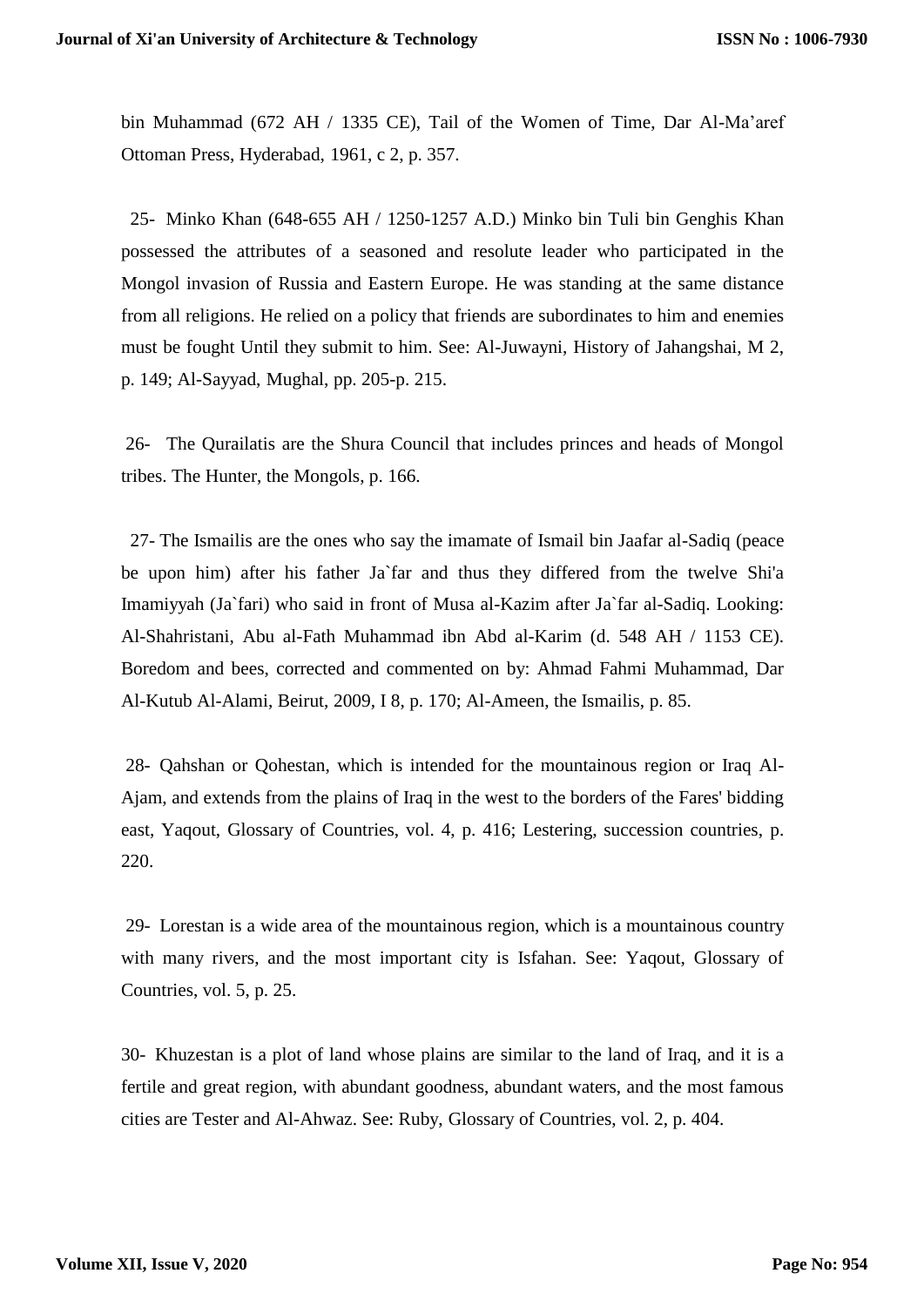31- Helwan, the last border of Iraq to the east, is a hot city with palm trees and fruit trees, hamadan or Hamadan, one of the four most important cities in the mountainous region or Iraq Al-Ajam. See: Yaqout, Glossary of Countries, vol. 2, p. 290; Lestring, Countries of Succession, pp. 221 and p. 226.

32- Al-Juwayni, The History of Jahanshkai, p. 2, pp. 237, pp. 252, and 363-371; Ibn Al-Abri, Syriac History, translated by Ishaq Widow, Al-Mashreq Magazine, Baghdad, c. 1, p. 10 and p. 11; , Collector of Dates, translated by Muhammad Sadiq Nashat, Muhammad Musa Hindawi and Fouad Abdel-Mu'ti Al-Sayyad, reviewed and presented to him by Yahya Al-Khashab, The Arab Books Revival House, Cairo, None, M 2 C 2, pp. 234 and 237; Iqbal, History of the Mughals, pp. 196- p. 202; Al-Sayyad, Al-Sharq, pp. 26 and 27; Al-Sayyad, Mughals, pp. 231--244 and 249- p. 270.

 33- The battle of Ain Jalut is a battle that bore the name of his country in Palestine, in which the Mamluks (the rulers of Egypt, the Levant and the Hijaz after the Ayyubid rule) won, led by Al-Muzaffar Qutuz. Looking: Ibn al-Abri, al-Mukhtasir, p. 486; Anonymous, al-Hudhith, pp. 369- p. 373; al-Hamdhani, Mosque of Dates, M 2 c 2, p. 234; Iqbal, History of the Mongols, pp. 208- p. 211; al-Sayyad, al-Mughal, p. 289-p. 313; al-Araini, al-Mughal, p. 242-p. 249 Al-Zahawi, Dr. Abbas Abdul Sattar, Abakhan and the internal and external policy of the Ilkhanid state during his reign (663-680 AH / 1265-1282 AD), Jaafar Al-Essami Press for Modern Art Printing, Misr Murtada Foundation for the Iraqi Book, Baghdad, 2009, p. 152.

34- Al-Juwayni, History of Jahangshai, M1, p. 188; Al-Hamdhani, Collector of Dates, M 2 C 1, p. 212; Barawi, History of Civilizations, P3, p. 360.

35- Al-Qalqashandi, Abu al-Abbas Ahmad (d. 821 AH / 1418 CE), Subh al-Aasha in the construction of the construction industry, House of Books Khedive, Cairo, 1332 AH / 1914, c. 4, p. 419; Al-Maqrizi, Taqi al-Din Ahmed bin Ali (D 845 AH / 1441 CE), behavior to know the states of the kings , Investigation: Muhammad Abdul Qadir, Dar Al-Kutub Al-Alami, Beirut, 1418 AH / 1993 AD, part 2 section 1, p. 541; Al-Sayyad, Al-Sharq, p. 28; Al-Araini, Mughal, p. 326; Al-Qazzaz, Muhammad Salih, political life in Iraq during the era of the Mughal domination, space press, Najaf, 1970, pp. 128 and 132.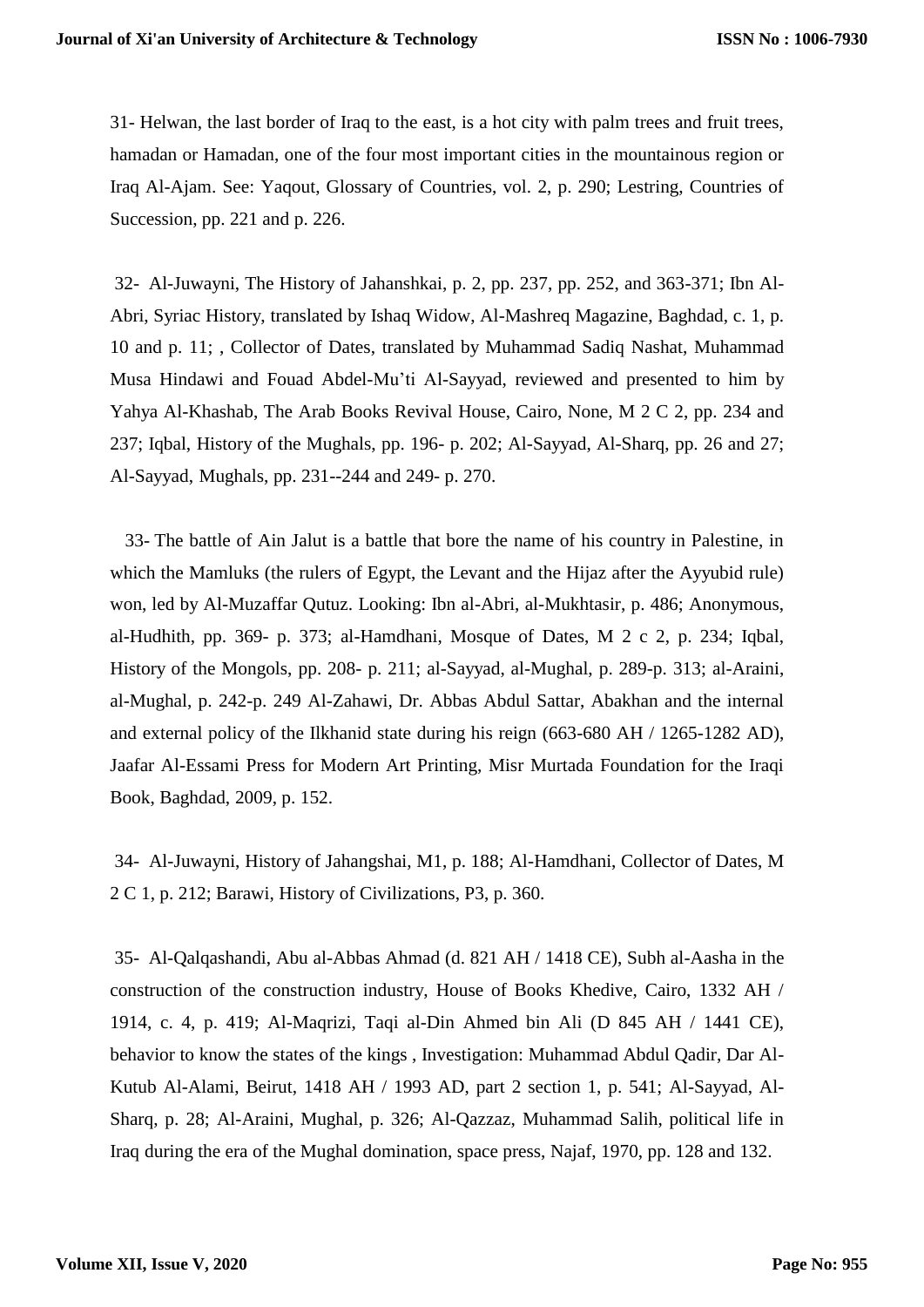36- Al-Hamdhani, Mosque of Dates, M 2 C 1, p. 338 and M 2 C 2, p. 21; Al-Sayyad, Al-Sharq, p. 27; Al-Sayyad, Mughal, p. 323; Al-Qazzaz, Political Life, pp. 117 and p. 118.

37- Al-Qalqashandi, Subuh al-Asha, Part 4, p. 419; Al-Sayyad, Al-Sharq, p. 28; Al-Qazzaz, Political Life, p. 117, p. 128, p. 132 .

38- Iqbal, History of the Mughals, p. 217; Al-Sayyad, Al-Sharq, 28.

 39- Al-Omari, Shihab al-Din Ahmad bin Fadlallah (d. 742 AH / 1348 CE), Paths of Sight in the Kingdoms of the Emsar, Achieved by: Ahmed Zaki Pasha, Egyptian House of Books Press, Egypt, 1924, c 3, p. 144; Al-Qazzaz, Political Life, pp. 218 and p. 219; Al-Sayyad, Al-Sharq P. 17.

 40- Eliasa or Yassik is a Mughal word that comes in the sense of a rule, rule, or law. Genghis Khan put this law and imposed an application on the Mongols and the countries they occupied. It is a set of concepts and traditions that were prevalent in the Mongols that arranges economic, military, social and political life in which a set of penalties and the application of these laws is a duty Sacred to the Mongols; see: Juwayni, The History of Jahangshai, Part 1, p. 62; Al-Sayyad, Mughal, p. 338; Al-Araini, Mughal, pp. 60 and p. 61.

41- Al-Hamdhani, Mosque of Dates, M2 C1, pp. 234, p. 235, and M2 C2, p. 10; Al-Qazzaz, Political Life, p. 125; Khasabak, Jaafar Hussain, Iraq during the reign of the Mughal Ilkhanin 656-736AH - 1258-1335 A.M. Administration. Economic Conditions, Social Conditions, Al-Ani Press, Baghdad, 1968, p. 81; Khasabak, Jaafar Hussain, The Ilkhanid Administration in Iraq 656-737 AH / 1258-1336AD, College of Arts Journal, First Issue, 1959, p. 38.

42- Al-Qazzaz, Political Life, p. 218 and p. 219; Khasabak, Iraq, p. 74 and p. 75.

43- Al-Hamdhani, Mosque of Dates, M 2 C 1, p. 338; Al-Omari, Masalak Al-Ibsar, P 3, P 139 and 144; Al-Qalqashandi, Subu Al-Asha, P 4, P 424; Al-Qazzaz, Political Life, pp. 146 and 206- p. 208; Khasabak, Administration, p. 25.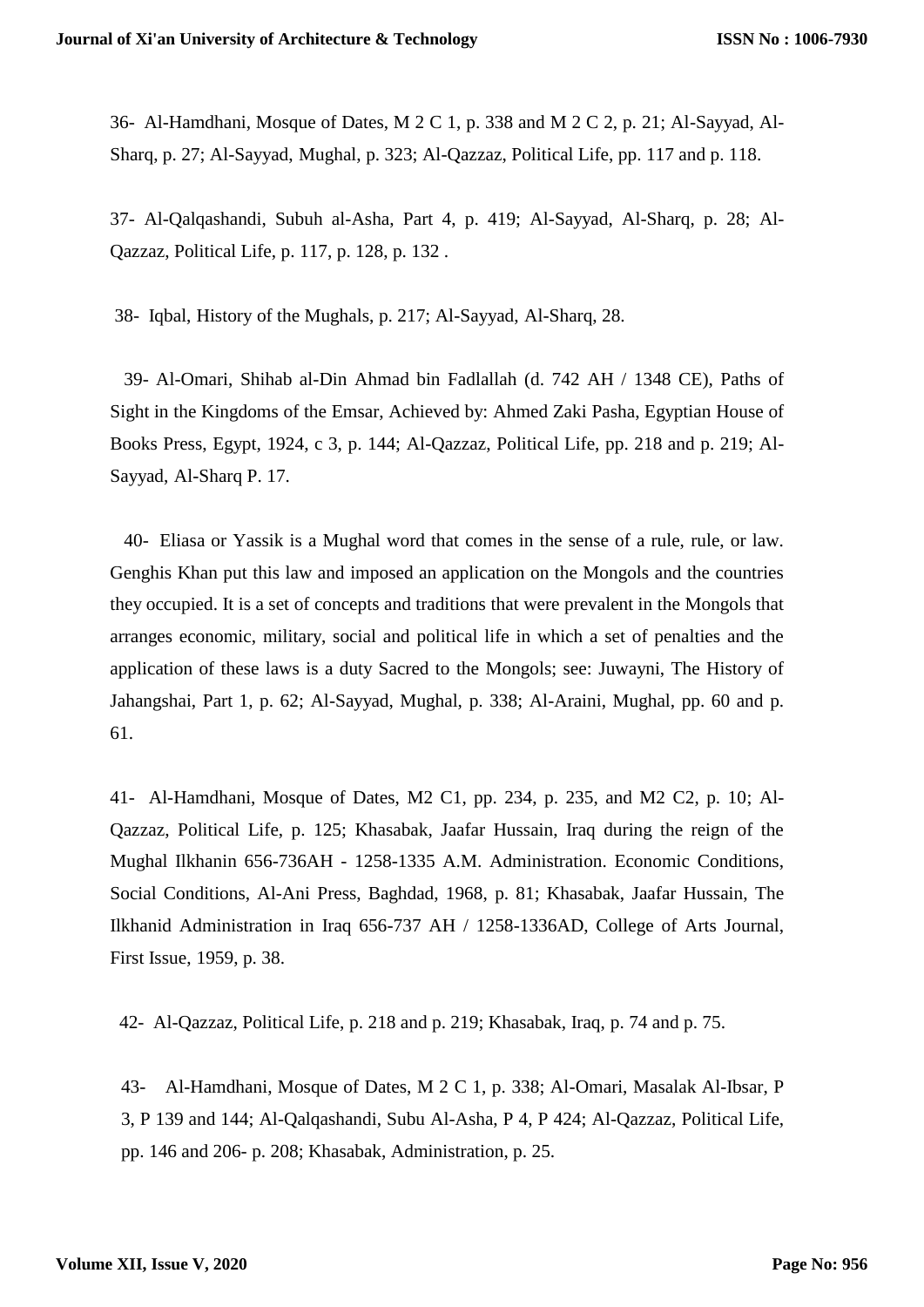44- Al-Sadr or Al-Nazer is an administrative position that serves as chief of staff for any of the state offices during the Abbasid and Mongol-Ilkhanid state. Khasabak, Iraq, p. 67.

45- His companion, Shams al-Din al-Juwayni, is an example of this. Although he was the administration of the Mughal state for more than two decades, he was the owner of the absolute authority that pushed the historian Ibn Al-Abri to describe him as (the entire state is attached to his waist), but this did not intercede for him or protect him from the anger of the Mongol Ilkhans resulting About a malicious intrigue. Looking: Ibn al-Abri, al-Muqtisrah, p. 522.

46- Khasabak, Administration, pp. 35 - p. 37.

 47- Al-Qalqashandi, Subuh al-Asha, vol. 4, pp. 313 and p. 314; Abu al-Feda, the proking Imad al-Din Ismail (d. 732 AH / 1331 CE), abbreviated in Al Akhbar al-Bishr, al-Husayniyya Press, Egypt, Bala`tah, Vol. 4, pp. 2-3, Ibn Khaldun, History, p. 5 , P. 1153 and p. 1154; Al-Sayyad, Al-Sharq, p. 35; Khasabak, Iraq, p. 78; Khasabak, Administration, p. 35.

 48- Qaraquram is the traditional capital of the Mongols built by Octay Khan and named Erdolik in a place previously chosen by Genghis Khan located in the center of Mongolia and inhabited by the people of error and Turkestan and Persians and Arabists. Looking: Ibn al-Abri, al-Mukhtasir, pp. 433 and p. 434; al-Araini, al-Mughal, p. 160; al-Sayyad, al-Mughal, p. 217.

49- Ibn Al-Abri, Al-Syriani, vol. 4, pp. 398 and p. 399; Al-Hamdhani, Mosque of Dates, M 2 c 1, p. 300; Al-Hamdhani, Mosque of Dates (History of Ghazan Khan) Translation: Dr. Fouad Abdul-Mu'ti Al-Sayyad, Cultural House, Cairo, 2000, p. 219.

50- Iqbal, History of the Mughals, pp. 107, pp. 131, and p. 133; Al-Sayyad, Mughal, pp. 364 and p. 365 .

51- Al-Hamdhani, History of Ghazan, pp. 80, pp. 220, and p. 280-p. 282 and p. 295; Al-Sayyad, Al-Sharq, p. 429 .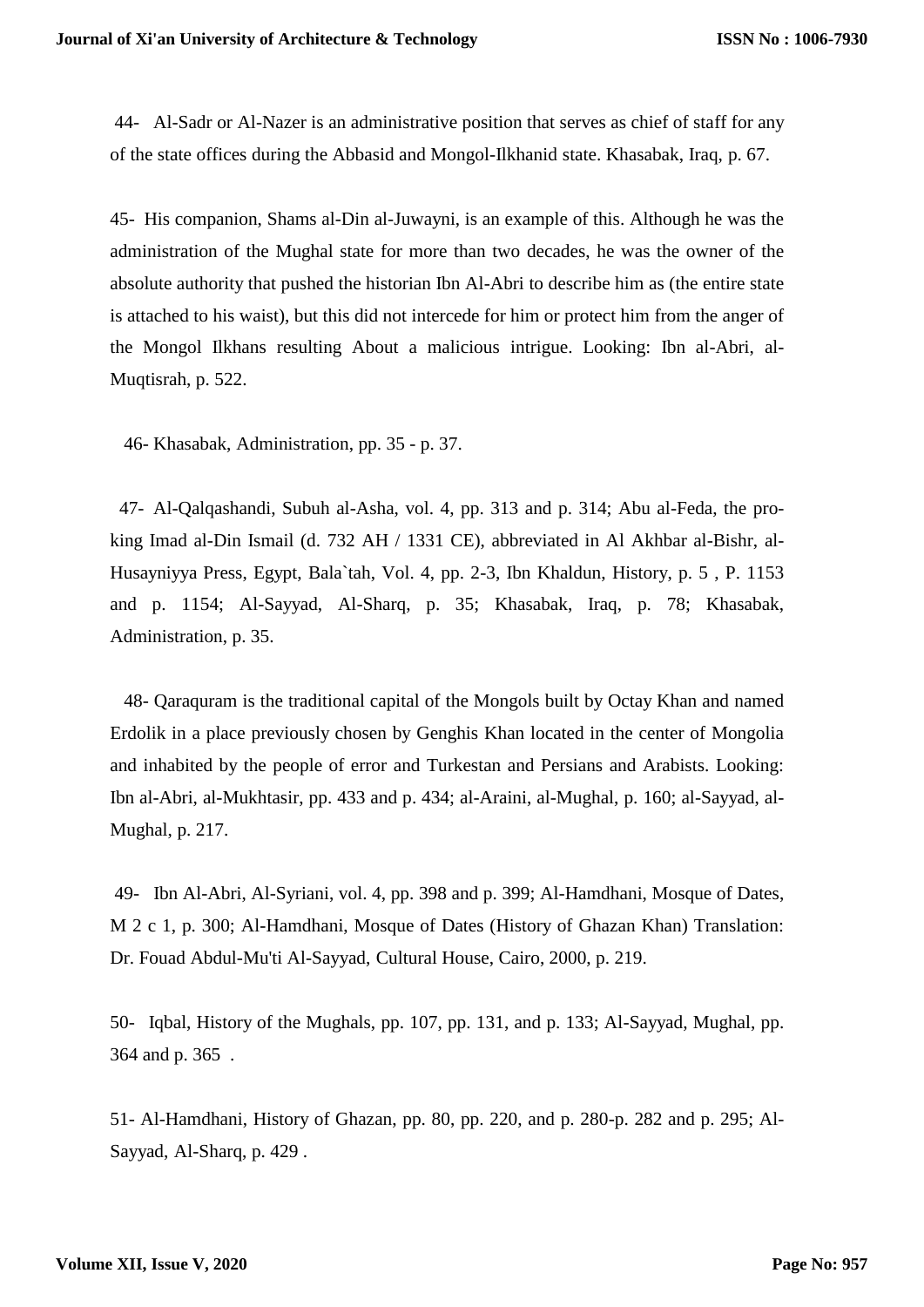52- Al-Hamdhani, History of Ghazan, p. 219; Khasabak, Iraq, p. 140.

53- Sultan Mahmoud Ghazan bin Irgun bin Abaga was his first business when the Ilkhania assumed Islam and called it Mahmoud, then all of them followed by the Mongols and transformed the Ilkhanic state into an Islamic state, and he is the first of the Hulagu family to meet the Sultan. Mahmoud Ghazan was known for his administrative, military and intellectual capabilities and also undertook important economic reforms Also, he was known for his benevolence and justice, which included all the people of the state, as he was familiar with "the science of history and his reference authority in the history of the Mongols, and during his reign Al-Hamdani began writing a synthesis of the well-known collector of dates / Al-Ghazani, and Ghazan al-Mam broad knowledge of mental. Look: unknown, accidents, p. 531 Pp. 532 and p. 538; Al-Diyar Bakri, Hussein bin Muhammad bin Al-Hassan (d. 990 AH / 1582 CE), History of Thursday in the Conditions of Nafis Nafis, Shaaban Foundation for Publishing and Distribution, Beirut, no. T, H 2, p. 381; Pro Clemann, Karl, History of the Islamic Peoples and Its Dissolution, translation : Nabih Amin and Amir Baalbaki, Dar Al-Alam Al-Millions, Beirut, 1961, p. 391.

54- Al-Hamdhani, History of Ghazan, pp. 219 and p. 220; Al-Qazzaz, Political Life, p. 184.

 55- Ibn Manzoor, Abu al-Fadl Jamal al-Din Muhammad bin Makram al-Masri (d. 711 AH / 1311 CE), Lisan al-Arab, Beirut, vol. 3, p. 210.

56- Al-Maqrizi, Behavior, Vol. 2, p. 383.

57- Fawzi, Omar Farouk, History of Islamic Systems: A Study of the Development of Central Institutions in the State in the First Islamic Centuries, Dar Al-Shorouk, Amman, 2010, 1st Edition, Pg 371 and Pg 372.

58- My entrance, Muhammad Rabi'i Hadi, Confiscations in the First Abbasid Era from the Caliph Al-Mansur to the era of Al-Wathiq Allah (136 AH-232 AH), Umm Al-Qura University Journal for Sharia Sciences, Arabic Language and Literature, No. 34 of 1429 AH, Vol. 17, p. 242.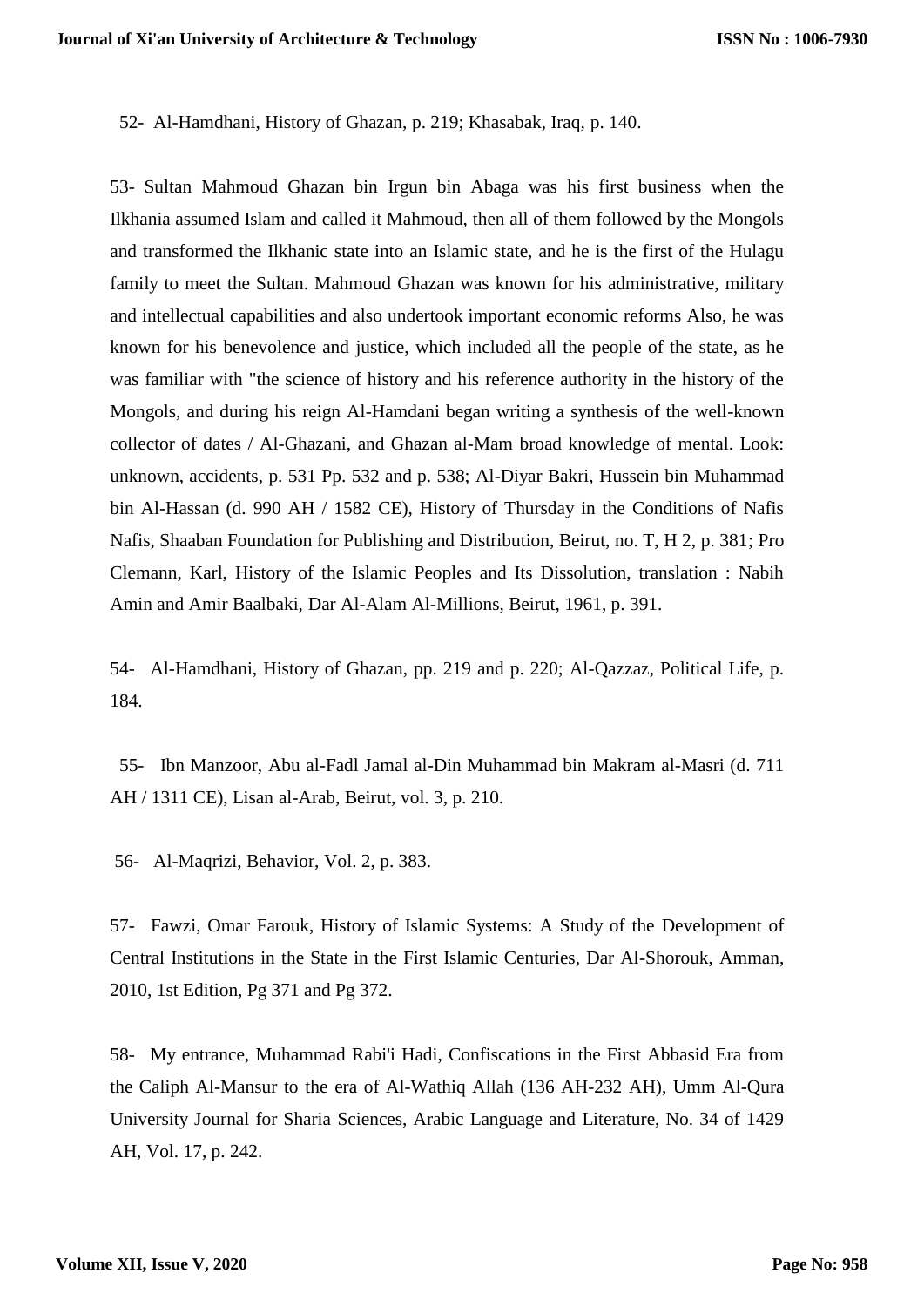59- Al-Tabari, Abu Ja`far Muhammad ibn Jarir (d. 310 AH / 922 CE), History of Nations and Kings, Princess of Printing, Publishing and Distribution, Beirut, 1431 AH / 2010 CE, Vol. 4, p. 473.

60- Fawzi, History of Systems, p. 372.

61- Fawzi, History of Systems, p. 372.

62- Ibn Manzur, Lisan Al-Arab, Vol. 3, p. 210.

 63- majed of King Al-Yazdi: He is the son of Safi Al-Malik, the Minister of Atabic of Yazd. He managed to reach and serve Bahauddin Al-Juwaini in Isfahan, who helped to join the court, and after he held several positions he joined the office of Shams Al-Din Al-Juwaini, and he worked under his supervision and when Shams Al-Din felt from him hypocrisy, he took him away and took him away. The glory of the king works to inflame the sun of religion. Looking: Al-Hamdhani, Mosque of Dates, M2, 2, p. 74-p. 75; Al-Sayyad, Al-Sharq, p. 106 and p. 107.

64- The al-Juwayni family whose name was associated with the Mongol Ilkhanis had had the administration of the Ilkhanid state for most of the years rule Hulagu and his two sons Abqa and Ahmad Tekodar, Bahaa al-Din Muhammad al-Juwayni was acting on behalf of Prince Irgun at the rule of the regions of Azerbaijan and Georgia before the Mongols entered Baghdad and he had two sons, Shams al-Din and was from the issuance of Islam He has the powerful word and the obedient imam in front of a "scholar" who visited for 29 years for Hulako and Abaqah and Ahmed Tekodar in which the great minister and the first person in the kingdom had reason and experience and he was a scientist "by collecting policies, measures and good humility and Alauddin Ata Malak bin Muhammad Al-Juwaini, owner of the Diwan of Baghdad and the Wall Ed Sharqia was an imam "virtuous", its jurist, and his best course was the best, the most beautiful, the fairest in the parish, and he was fair to the oppressed. He died in the year 681 AH / 1282 AD, and in Sha`ban in 683 AH / 1284AD, Shams al-Din al-Juwayni was killed for fear of his power and influence, as well as the hatred of the Ilkhan Argun Lal al-Juwayni and the Muslims as party Sultan Ahmed then killed each of the sons of Shams al-Din (Masoud, Atabik, Faraj Allah, Yahya, Nowruz, and his grandson Ali Bahauddin) in the year 688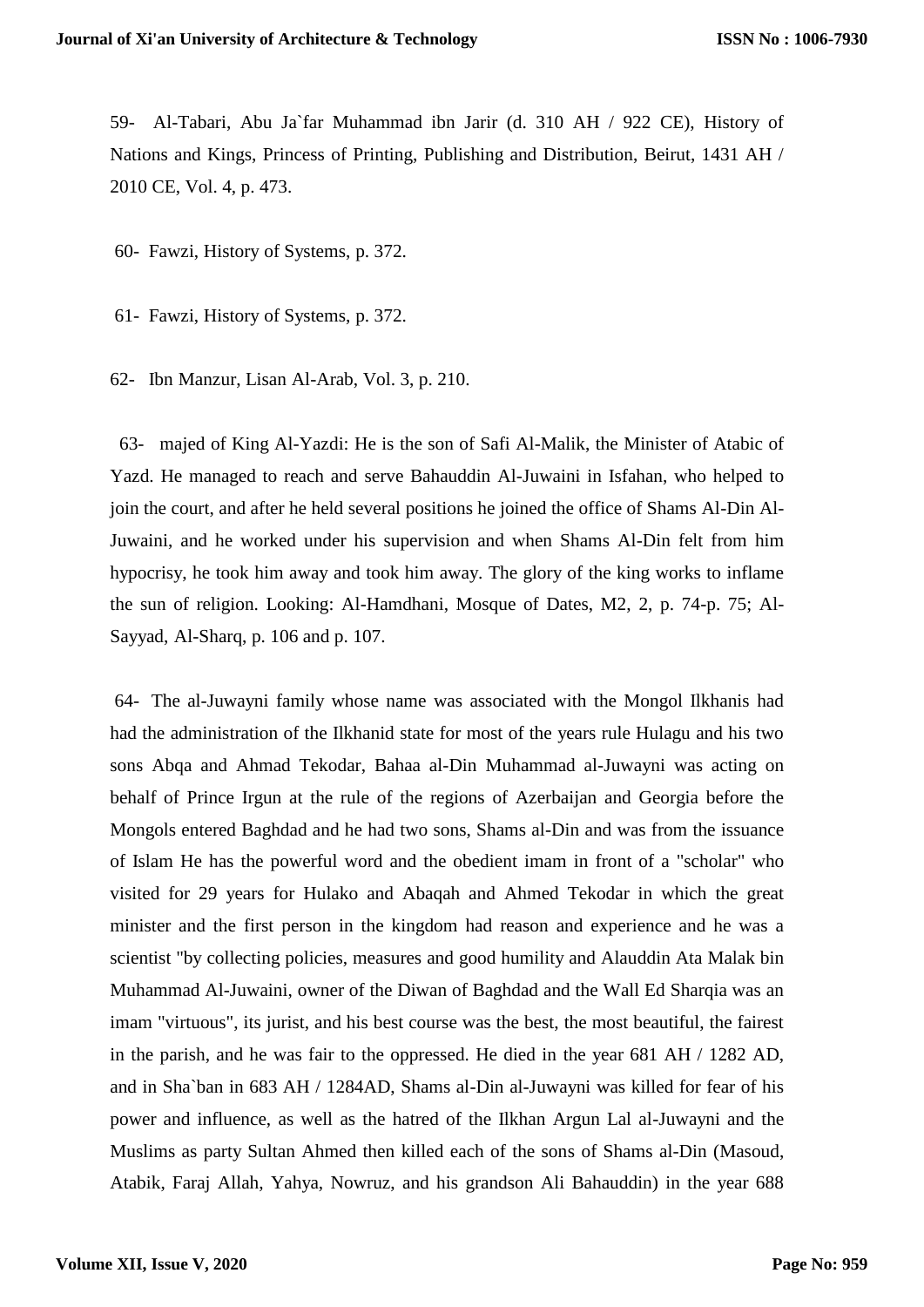AH / 1289 AD, and also Mansur Ibn Alauddin and his brother Muzaffaruddin Ali Ibn Alauddin and Sharaf Al Din Harun bin Shams Al Din married to Rabaa bint Ibn Al Abbas Ahmed bin Al-Mustasem Billah, and he did not deliver anything but Zakaria Bin Shams Al-Din, who N in the country Abkhazians, and the graves of Jouini known in the city of Tabriz and the family as a whole people preferred the literature of the existence and generous love of science, scientists and their deaths were the beginning of the decline of the state of Mongolian internal and particulary level in the financial and administrative affairs became, however, the lack of efficiency, experience and lacking sincerity and integrity. See: The Greek, Mirror of Time, Volume 4, pp. 224 and p. 227; Ibn Al-Abri, Al-Syriani, Vol. 4, p. 273; Ibn Al-Abri, Mukhtaruldul, p. 299;; Anonymous, Accidents, p. 496; Al-Hamdhani, Mosque of Dates, M2 C 2, p. 151; : Dr. Faisal Al-Samer and Nabila Abdel-Moneim, Department of Cultural Affairs and Publishing, Baghdad, 1984, c 21, p. 306; Wasaf al-Hadra, Shihab al-Din Abdullah bin Izz al-Din Fadlallah (d. 726 AH / 1325 CE), Rewarding the Emsar and Tornado Hurricane, in Mumbai, India, P.T., pp. 142, p. 143 .

65- Al-Toman, amounting to ten thousand gold dinars, Al-Maqrizi, Al-Saluk, Part 3, p. 790.

 66- Al-Hamdhani, Mosque of Dates, Part 2, p. 77 and p. 78; Al-Sayyad, Al-Sharq, p. 108.

67- Al-Hamdhani, Mosque of Dates, vol. 2 m2, pp. 77-79; Al-Sayyad, Al-Sharq, pp. 40, pp. 108, and p. 109.

68- Khawaja Rashid Al-Din Fadlallah Al-Hamdhani, the doctor, historian, writer and owner of the Kingdoms Court for the period from 697 AH / 1298 AD until 718 AH / 1318 AD during the rule of Sultan Ghazan and Sultan Al-Jaito with the participation of Saad Al-Din Al-Sauji until the year 711 AH / 1311 AD and Ali Shah for the period 711 AH / 1311-718 AH / 1318 CE with extensive administrative capabilities And the integrity of its counterpart at that time, he built a whole neighborhood in Tabriz called the Rashid Quarter, killed by Sultan Abi Saeed Bahader, who is 73 years old, on charges of causing the death of Sultan Gaito after he accidentally gave him medicine, for him a book of history collectors. See: Al-Hamdhani, Mosque of Dates, M 2 C 1, pp. 3 - p. 12; Iqbal,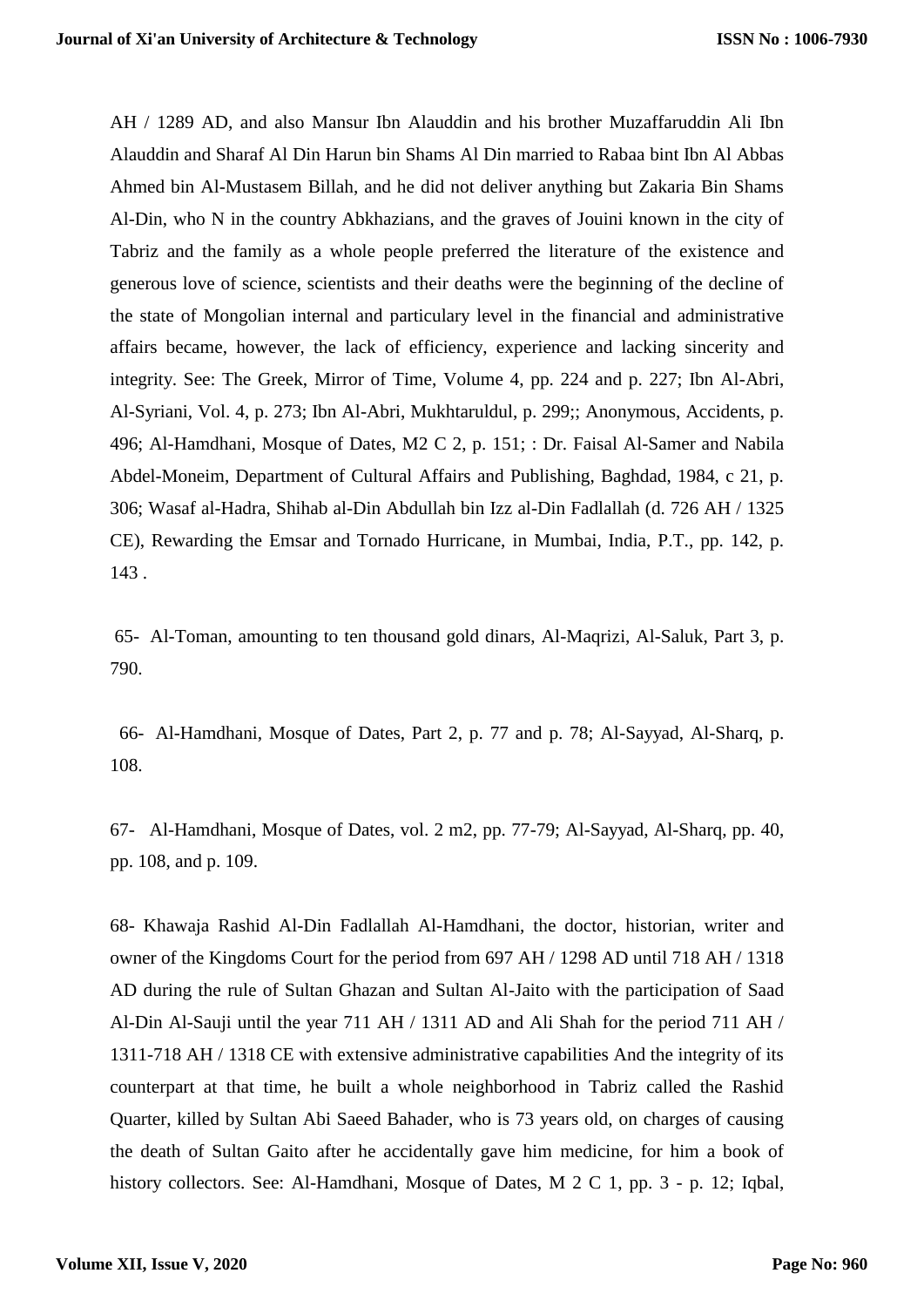History of the Mongols, pp. 309, p. 318, p. 325 and p. 326; Al-Sayyad, Al-Sharq, pp. 373, p. 381 and p. 392-397 and p. 403.

69- Al-Hamdhani, Mosque of Dates, Part 2, p. 77; Al-Sayyad, Al-Sharq, p. 108.

70- Ilkhan Oljaito (703-716 AH / 1303-1316 AD) Muhammad bin Argun bin Abakhan, who is known by the names Kharbandeh and Khadabanda. He took over the Ilkhaniya after his brother Sultan Ghazan, built the city of the Sultanate and took it as his capital, the country of Gilan was opened in the year 706 AH 1207 AD and had eluded the Ilkhanis since the establishment of their state . Looking at: Al-Hamdhani, Mosque of Dates, M 2 C 2, pp. 179- p. 181; Al-Sayyad, Al-Sharq, pp. 352- p. 354.

71- Al-Hamdhani, Mosque of Dates, M 2 C 1, p. 41 and p. 42; Iqbal, The History of the Mongols, p. 321; Al-Taie, Souad and others, pages from the history of the Mongols, Adnan House and Library, Baghdad, 2019, p. 127.

72- Al-Hamdhani, Mosque of Dates, M 2 C 1, pp. 43 and p. 44; Iqbal, the history of the Mongols, p. 321 and p. 322; Al-Sayyad, Al-Sharq, p. 395; Al-Ta'i, Souad and others, pages from the history of the Mongols, Adnan House and Library, Baghdad, 2019, p. 128.

73- Increase the city between Nishapur and Shiraz and Isfahan a few of the works of Persia and then from Koura Ashkhar. See: Ruby, Glossary of Countries, vol. 5, p. 435.

74- Al-Hamdhani, The Mosque of Dates, Part 2, 1 p. 45; Iqbal, The History of the Mongols, p. 322; Al-Sayyad, Al-Sharq, p. 397.

 75- Al-Hamdhani, Mosque of Dates, vol. 2, p. 1, p. 45; Al-Maqrizi, Conduct, vol. 3, p. 11; Iqbal, History of the Mongols, p. 322; Al-Sayyad, Al-Sharq, pp. 397 and p. 421.

 76- Abu Saeed Bahadur 716-736 AH / 1316-1336AD bin Khadabandah bin Ghazan behind Abu Saeed and his father, who has thirteen years of age, then Prince Juban and his son became younger and ruled in his name until he grew up so he became independent and the rule was Abu Saeed Hassan Islam, he wanted people to enter Islam he died after ruling twenty years and he has Thirty thirty years, no one was followed and with his death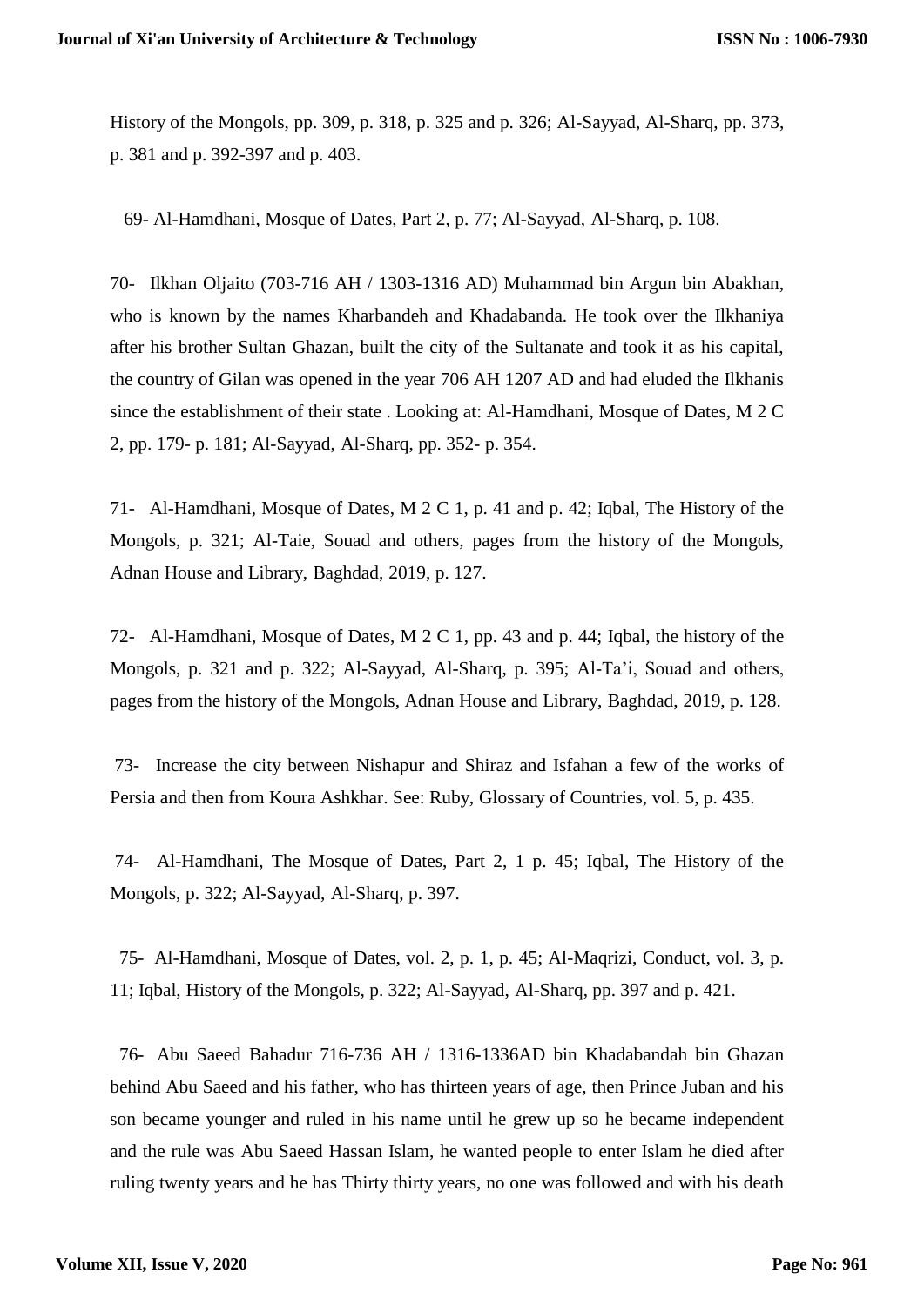the Mongol-Ilkhanid state ended and the king was cut off in the descendants of Hulagu. See: Al-Omari, definition of the noble term, Al-Mutanabi Library, Baghdad, 1954, p. 43.

77- Al-Hamdhani, Mosque of Dates, Part 2, 1 p. 55; Al-Maqrizi, Conduct, Part 3, p. 11; Iqbal, History of the Mongols, p. 326; Al-Sayyad, Al-Sharq, p. 419.

78- Saad al-Din al-Sauji appointed by Sultan Mahmoud Ghazan in 697 AH / 1298 AD as the position of the owner of the Diocese Kingdoms Court with the participation of Rashid al-Din al-Hamdhani who is superior to him with administrative experience and hand hygiene and heart whiteness, he lost his position and his life after entering into rivalries with his partner Rashid al-Din until Sultan Oljaito ordered his killing in Baghdad in the year Hegira 711 / AD 1311. Iqbal, History of the Mughals, pp. 273, pp. 319, and p. 323; Al-Sayyad, Al-Sharq, pp. 374-379.

 79- Ibn Al-Abri, Al-Syriani, Vol. 2, p. 145; Wasaf, Tziyyat al-Amasar, p. 617; Iqbal, History of the Mughals, pp. 273, p. 319 and p. 323; Al-Sayyad, Al-Sharq 374-379 and p. 400.

80- Al-Hamdhani, Mosque of Dates, M 2 C 1, p. 59; Iqbal, History of the Mughal, p. 332; Al-Sayyad, Al-Sharq, p. 447; Al-Taie, Pages, p. 155.

 81- The shipment is a job that meets the military ruler. Currently, his duties expanded during the Ilkhanid era to include maintaining security and order, eliminating incidents of revolutions, insubordination, riots, and monitoring the owner of the office to ensure his loyalty. This position was restricted to the Mughals due to their sensitivity. See: majhul, Al hawadth, pp. 343 and p. 350; Khasabak, The Ilkhanid Administration, pp. 31 and p. 32.

82- majhul, Al hawadth, pp. 373, pp. 375, and 376.

83- Al-Qazwini is Imad al-Din Abu al-Ma'ali Omar ibn Sadr al-Din Muhammad bin Abi al-Izz. Looking: Ibn al-Fouti, Abu al-Fadl Kamal al-Din Abd al-Razzaq bin Taj al-Din Ahmad al-Shaibani al-Hanbali, summarizing the complex of literature in the dictionary of titles, investigation: Mustafa Jawad, Hashemite Press, Damascus, 1963, s 1 c 1, p. 125.

84- majhul, Al hawadth, p. 380; Al-Hamdhani, History of Ghazani, p. 220.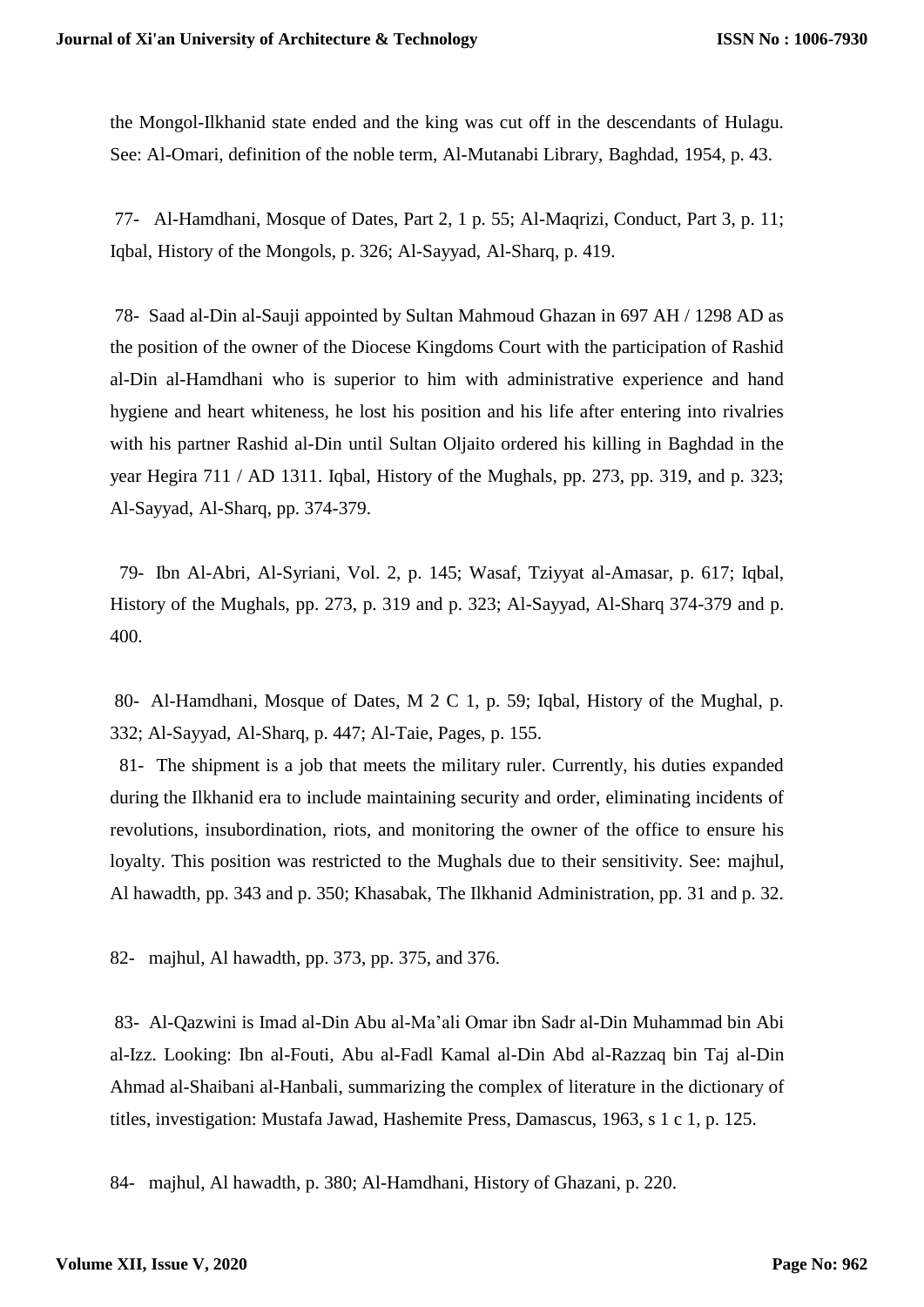85- Majd al-Din Ibn al-Atheer, the deputy of the owner of Baghdad, Alaeddin al-Juwayni, was one of the great times of his era in grace, wealth, relief and magnanimity, and he is the brother of the historian Ibn Al-Atheer. Iqbal, the history of the Mongols, pp. 232 and p. 246.

86- Ibn Al-Abri, Al-Syriani, vol. 3, p. 268; Anonymous, Accidents, p. 452; Al-Hamdhani, Collector of Datasets M2 p. 2, pp. 81- p. 84; Al-Ketbi, Missing Deaths, p. 2, p. p. 452; Iqbal, History of the Mughals, p. 233; Al-Sayyad, Al-Sharq, pp. 112 and p. 113.

87- Sultan Ahmed Tekodar Bin Hulaku (681-683 AH / 1282-1284AD) entered the community of Ahmadiyya in the hands of Hulagu and left him unscathed. , Ahmed Tekodar had ordered the display of rituals of Islam and the elevation of the word Islamic religion and sent delegations to Egypt asking for "reconciliation that was characterized by generosity, sufficiency and know-how and showed benevolence and compassion to all the Mongols and to the rest of the nations and especially" to the major Christians. Anonymous, Accidents, p. 454; Al-Diyar Bakri, History, Part 2, p. 380.

 88 - Ibn Al-Abri, Al-Syriani, vol. 3, p. 273; Anonymous, Accidents, pp. 452 and p. 453; Al-Hamdhani, Collector of Dates M2 C2, pp. 81- p. 84 and p. 95; Al-Ketbi, Missing Deaths, p. 2, p. 452; Iqbal, History of the Mongols, p. 235; Al-Sayyad, Al-Sharq, p. 126, p. 129.

89- Ibn al-Tarrah is Fakhr al-Din Muzaffar bin al-Tarrah, one of the most senior men of administration in Iraq during the second half of the seventh century AH. He was famous for generosity and generosity, and a great policy served and took over the administration of most of the Iraqi regions. See: Ibn al-Fouti, Summary of the Arts Council, Block 1C2, p. 113.

90- majhul, Al hawadth , p. 416.

91- majhul, Al hawadth, p. 524.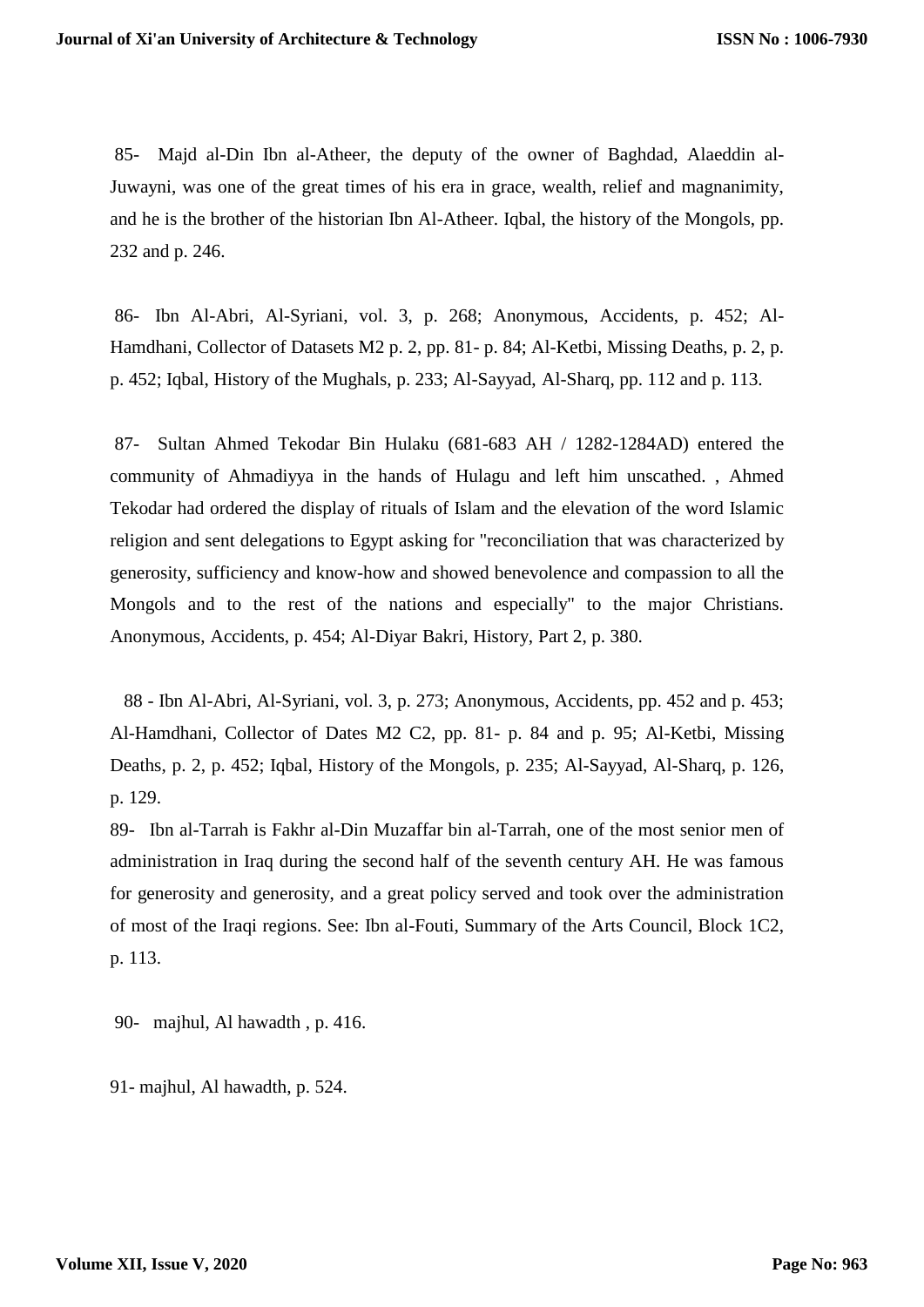92- Ibn Al-Taqati is the father of the historian Safi al-Din bin Al-Taqatiqi, author of the book Al-Fakhry in Royal Literature. Looking: majhul, Accidents, p. 418, Al-Sayyad, Al-Sharq, p. 39.

93- majhul, Al hawadth, p. 413; Al-Azzawi, Iraqi History, Part 1, p. 310.

 94- majhul, Al hawadth, pp. 491 and p. 492; Al-Azzawi, Iraqi History, Part 1, p. 389; Al-Sayyad, Al-Sharq, p. 39.

95- Sharaf al-Din al-Samnani: the owner of the Baghdad Diwan, appointed by Ilkhan Ergun bin Abaga and under the supervision of Saad al-Dawla, and he remained in this position until Saad appointed the state to his brother, the pride of the state over Baghdad. See: majhul, Accidents, p. 494.

96- He is Saad al-Dawla bin Heba Allah, the Jewish aortic, who started his life as a signer in Mosul, then took Baghdad as his headquarters. He practiced medicine and graduated until he rose to the position of director of the (Al-Marastani Al-Humeri Hospital) in Baghdad and continued in this position until the year 682 AH / 1283 CE, chosen by the shipment of Baghdad Prince Tonska In the year 683 AH / 1284 AD to be his deputy, so that he could, within a short period of time, be alone in the rule of Baghdad, after which he moved to work with medicine within the medical staff of the Ilkhan Irgun. 1289 CE as the owner of the Kingdoms Court. Looking: Anonymous, Accidents, pp. 469 and p. 487; Al-Hamdhani, Mosque of Dates, M2 C2, P.119 and P138; Abu al-Fida, al-Muqtasir, Part 4, p. 17; Al-Sayyad, Al-Sharq, pp. 162 and p. 248.

97 majhul, Al hawadth, pp. 494 and p. 495; Al-Azzawi, Iraqi History, Part 1, p. 389.

98- majhul, Al hawadth, p. 502.

99- majhul, Al hawadth, pp. 491 and p. 492; Al-Azzawi, Iraqi History, Part 1, p. 384.

 100- majhul, Al hawadth, pp. 466, pp. 467, and p. 484; Iqbal, Al-Sharq, p. 247; Al-Azzawi, History of Iraq, Vol. 1, pp. 356 and p. 379.

101- majhul, Al hawadth, p. 484.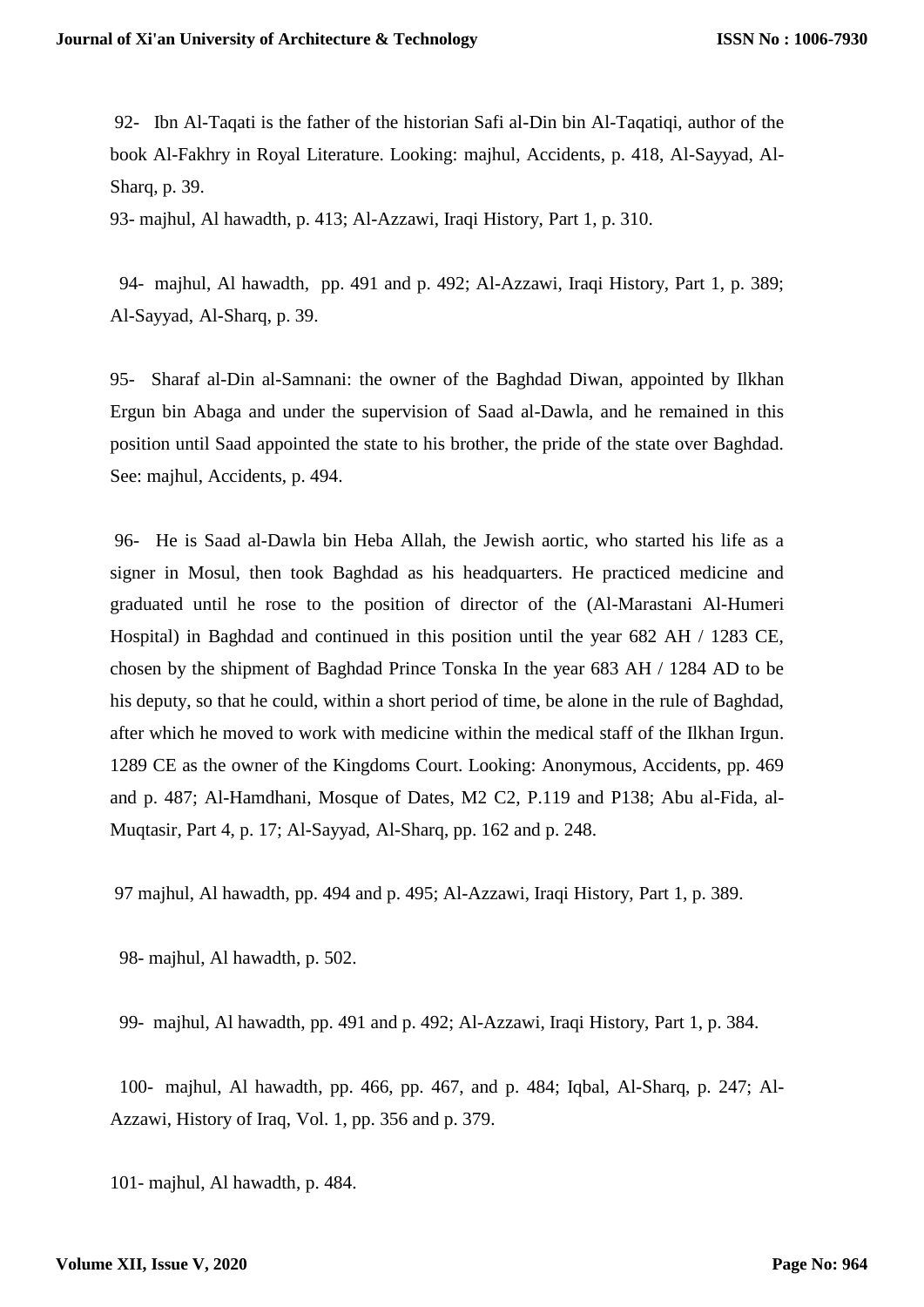102- majhul, Al hawadth, p. 360.

103- katib aljarid is the money clerk. See: majhul, Accidents, p. 488; Al-Azzawi, History of Iraq, Part 1, p. 384.

#### **List of sources and references**

#### **First: the original sources (Arabic and non-Arab "Arabized and non-Arabized")**

\* Ibn al-Atheer, Izz al-Din Abi al-Hasan Ali bin Muhammad bin Muhammad bin Abdul Karim al-Jazari al-Shaibani (d. 630 AH / 1232 CE):

1- Al Kamil in History, Attention: Adnan Al-Ali and Haitham Taimi, Dar Sader, Beirut, 1966.

\*Al-Juwayni, Aladdin Atta Malak bin Bahauddin Muhammad bin Muhammad (d. 681 AH / 1282 CE):

2- The History of Jahanshkai, quoted by the Persian and compared to the English version: Dr. Muhammad Al-Tunji, Dar Al-Mallah for Printing and Publishing, 1st edition, 1405 AH / 1985 AD.

\*Al-Diyar Bakri, Hussein bin Muhammad bin Al-Hassan (d. 990 AH / 1582 CE):

3- Date of Thursday in the conditions of precious souls, Shaban Foundation for Publishing and Distribution, Beirut, no.

\* Al-Suyuti, Jalal al-Din Abd al-Rahman bin Abi Bakr (d. 911 AH / 1505 CE):

4- History of the Caliphs, investigation: Muhammad Ahmad Issa, New Tomorrow House, Cairo, 1428 AH / 2007 0

\*Al-Shahristani, Abu al-Fath Muhammad ibn Abd al-Karim (d. 548 AH / 1153 CE):

5- Boredom and bees, corrected and commented on by: Ahmed Fahmy Muhammad, Scientific Books House, Beirut, 2009, 8th edition, Part 1, p. 170.

\*Al-Tabari, Abu Ja`far Muhammad ibn Jarir (d. 310 AH / 922 CE):

 6- History of Nations and Kings, First Edition, Princess of Printing, Publishing and Distribution, Beirut, 1431 AH / 2010 AD.

\*Ibn al-Qatqati, Muhammad ibn Ali ibn Tabatba (d. 709 AH / 1309 CE):

7- Honorary Literature in the Sultanate and Islamic Countries, Dar Sader, Beirut, 1966.

\*Ibn al-Abri, Gregory ibn Aharon al-Malti (d. 685 AH / 1286 CE):

8 - Syriac History, translated by Ishaq, widow, Al-Mashreq Magazine, Baghdad.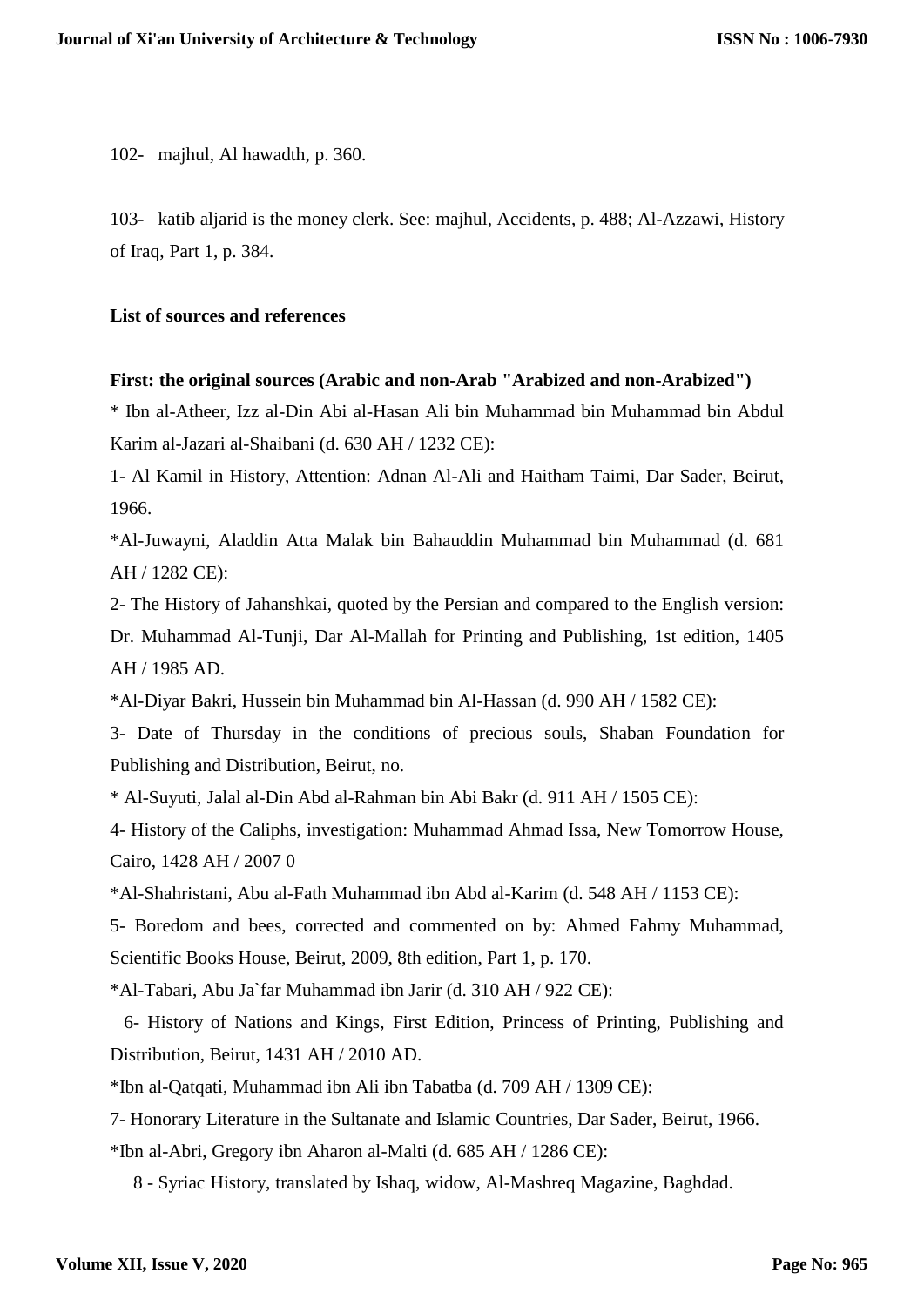9- Country Brief, Dar Al-Raed, Beirut, 1973.

\*Ibn Emad al-Hanbali, Abu Falah Abd al-Hayy bin Ahmad al-Dimashqi (d. 1089 AH / 1678):

10- Gold Nuggets in Gold News, Dar Al-Kutub Al-Alami, Beirut, 1962.

\* Al-Omari, Shihab al-Din Ahmed bin Fadlallah (d. 749 AH / 1348 CE):

 11- Paths of Sight in the Kingdoms of the Emsar, investigation by Ahmed Zaki Pasha, Egyptian House of Books Press, Egypt, 1924.

12- Definition of the noble term, Al-Mutanabi Library, Baghdad, 1954.

\*Abu al-Feda, the pro-king Imad al-Din Ismail (d. 732 AH / 1331 CE):

13- The Manual on Human News, Al-Husayniyya Press, Egypt, no.

\*Ibn al-Fouti, Abu al-Fadl Kamal al-Din Abd al-Razzaq bi14- Summarizing the Literature Academy in the Dictionary of Titles, investigation by Mustafa Jawad, Hashemite Press, Damascus, 1963.

\*Al-Qalqashandi, Abu al-Abbas Ahmad bin Ali (d. 821 AH / 1418 CE):

15- Subh Al-Asha in the construction industry, the Egyptian General Corporation for Editing, Translation and Printing, Cairo, no.

\* Al-Ketbi, Muhammad bin Shakir bin Ahmed bin Abdul Rahman (d. 764 AH / 1362 AD):

16- Eyes of Dates, investigation by Dr. Faisal Al-Samer and Nabila Abdel-Moneim, Department of Cultural Affairs and Publishing, Baghdad, 1984.

17- Missing deaths, investigation d. Ihssan Abbas, Dar Sader, Beirut, 1973.

\*Ibn Katheer, Abu al-Feda Imad al-Din Ismail bin Omar al-Qurashi al-Dimashqi (d. 774 AH / 1372 CE):

18- The Beginning and the End, Happiness Press - Egypt, 1358 AH.

\*Al-Maqrizi, Taqi al-Din Ahmad bin Ali (d. 845 AH / 1441 CE):

19- Behavior to know the states of the kings, the investigation of Muhammad Abdul Qadir, Dar Al-Kutub Al-Alami - Beirut, 1418 AH / 1993.

\*Ibn Manzoor, Abu al-Fadl Jamal al-Din Muhammad bin Makram al-Masri (d. 711 AH / 1311 CE):

20- Lisan Al-Arab, Beirut, 1955.

\*mualaf majhul (d. 8th / 14th century CE):

21- The Book of Accidents, which is the book called "The Illusion of Incident Accidents" and "Useful Experiences", attributed to Ibn Al-Fouti. Bashar Awad and d. Imad Abdul Salam Raouf, first edition, Dar Al-Gharb Al-Islami, Beirut, 1997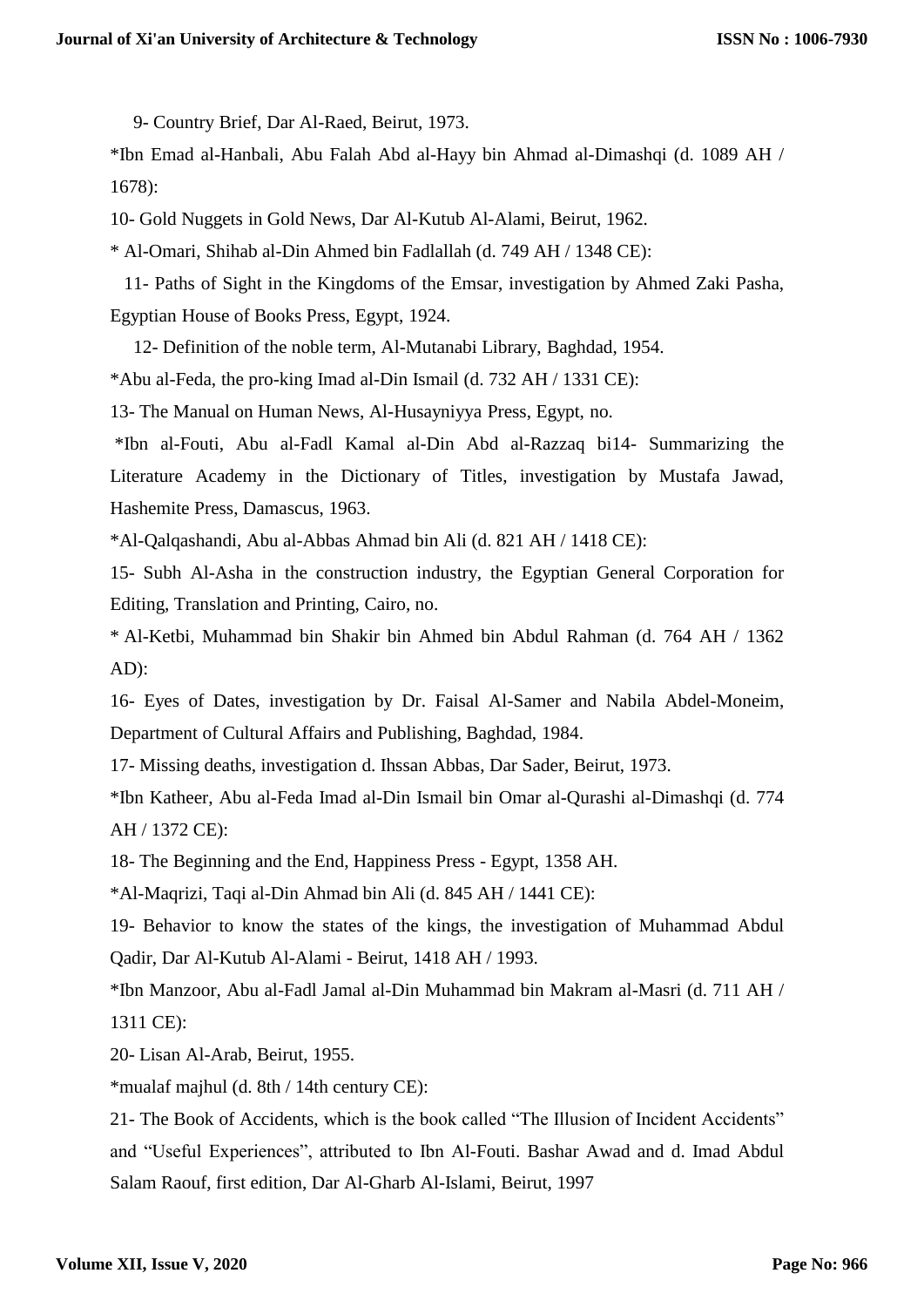\*Al-Hamdhani, Rashid al-Din Fadlallah (d. 718 AH / 1318 CE):

22- The Collector of Dates, translated by Muhammad Sadiq Nashat, Muhammad Musa Hindawi and Fouad Abdel-Moaty Al-Sayyad, reviewed and presented to him by Yahya Al-Khashab, the Arab Books Revival House - Cairo, None, and the section on the History of Ghazan Khan, study and translation: Dr. Fouad Abdel-Mu'ati Al-Sayyad, the Cultural Publishing House, Cairo, 1420 AH / 2000 CE.

\* wasaaf al-Hadra, Shihab al-Din Abdullah bin Izz al-Din Fadlallah (first half of the eighth century AH):

23- Partialization of hurricanes and hurricane irrigation, Mumbai, India, no.

\*Yaqout, Abu Abdullah Shihab al-Din al-Hamwi al-Rumi (d. 726 AH / 1325 CE):

24- Glossary of Countries, Dar Al-Fikr, Beirut, 1955.

\*Alyuniniu, Qutb al-Din Musa bin Muhammad (672 AH / 1335 CE):

25- The Mirror of Time, The Ottoman Encyclopedia Press, Hyderabad, India, 1961.

#### **Second, "modern references**

Iqbal, Abbas:

1. The history of the Mongols from the Genghis Khan campaign until the establishment of the Timorese state, translation: d. Abdul Wahab Globe, Cultural Foundation, Abu Dhabi, 1420 AH / 2000 AD.

Alamin, Hassan:

2- The Ismailis, the Mongols, and Nasir al-Din al-Tusi, Muhammad Press, Foundation for the Knowledge Circle of Islamic Jurisprudence, Third Edition, 1426-2005 CE.

Pro Clman, Carl:

3- The history of Islamic peoples and the Arab empire and its dissolution, translation: Nabih Amin and Amir Baalbaki, House of Knowledge Millions, Beirut, 3rd edition, 1961 AD.

Proy, turn:

4- General History of Civilizations, The Middle Ages, translation: Asaad Dagher and Farid Dagher, Beirut, 1965.

Khasabak, Dr. Jaafar Hussain:

5- Iraq during the reign of the Mongols, Ilkhanin 656-736 AH - 1258-1335 CE, Al-Fath. Administration. Economic Conditions, Social Conditions, Al-Ani Press, Baghdad, 1968.

Al-Zahawi, Dr. Abbas Abdul Sattar: